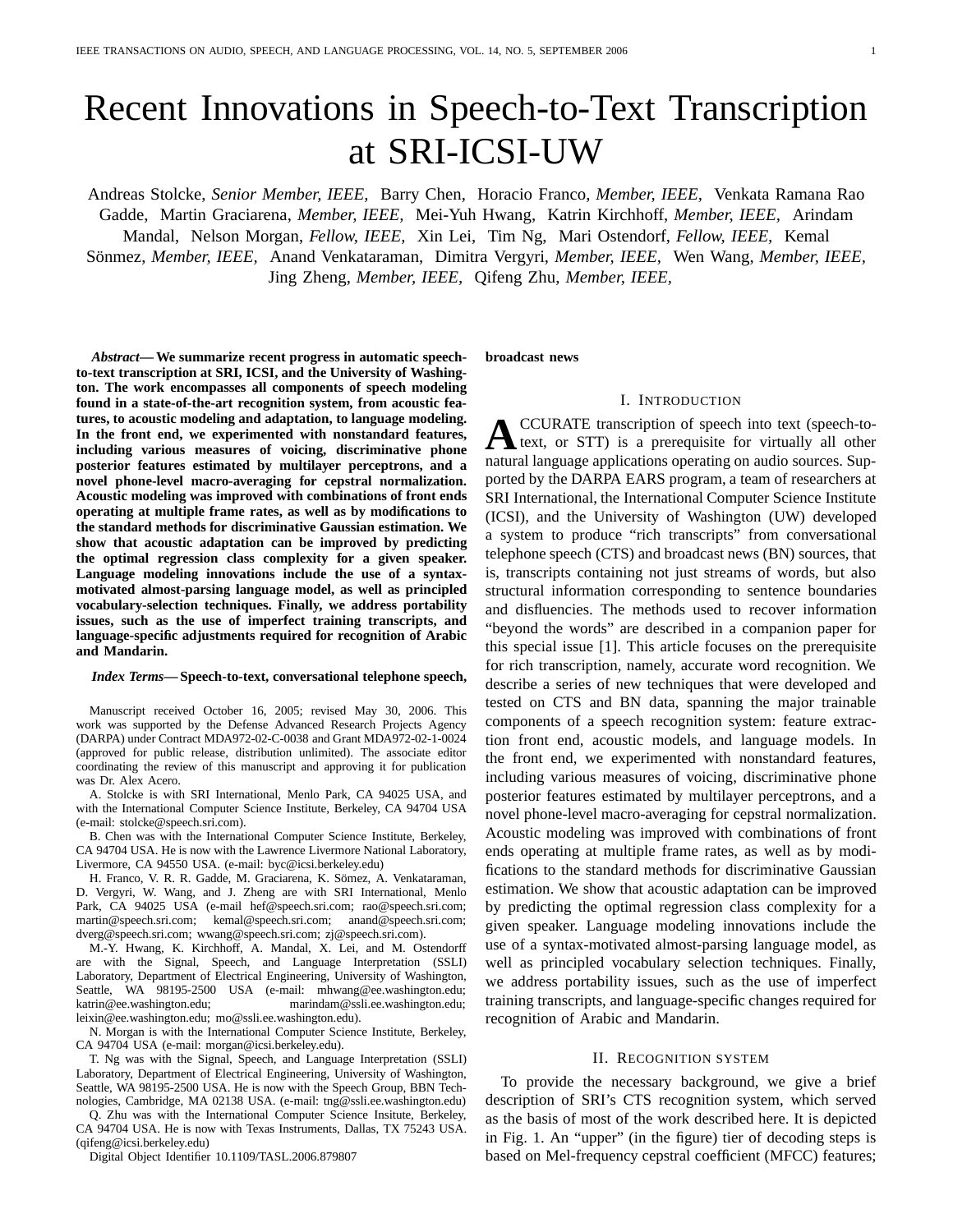

Fig. 1. SRI CTS recognition system. Rectangles represent decoding steps. Parallelograms represent decoding output (lattices or 1-best hypotheses). Solid arrows denote passing of hypotheses for adaptation or output. Dashed lines denote generation or use of word lattices for decoding. Crossed ovals denote confusion network system combination. The two decoding steps in light gray can be run by themselves to obtain a "fast" system using about 3xRT runtime.

a parallel "lower" tier of decoding steps uses perceptual linear prediction (PLP) features [2]. The outputs from these two tiers are combined twice using word confusion networks (denoted by crossed ovals in the figure). Except for the initial decodings, the acoustic models are "cross-adapted" to the output of a previous step from the respective other tier using maximumlikelihood linear regression (MLLR) [3]. The initial decoding steps in each tier also use MLLR, though with a phone-loop model as reference.

Lattices are generated initially to speed up subsequent decoding steps. The lattices are regenerated once later to improve their accuracy, after adapting to the outputs of the first combination step. The lattice generation steps use noncrossword (nonCW) triphone models, while decoding from lattices uses crossword (CW) models. The final output is the result of a three-way system combination of MFCC-nonCW, MFCC-CW, and PLP-CW models. Each box in the diagram corresponds to a complex recognition step involving a decoding run to generate either lattices or  $N$ -best lists, followed by a rescoring of these outputs with higher-order language models, duration models, and a pause language model [4].

The acoustic models used in decoding use standard normalization techniques: cepstral mean and variance normalization, vocal tract length normalization (VTLN) [5], heteroscedastic linear discriminant analysis (HLDA) [6], [7], and speakeradaptive training based on constrained MLLR [8]. All acoustic models are trained discriminatively using the minimum phone error (MPE) criterion [9] or variants thereof (as described below). The baseline language models (LMs) are bigrams (for lattice generation), trigrams (for lattice decoding), and 4-gram LMs (for lattice and <sup>N</sup>-best rescoring). The CTS in-domain training materials are augmented with data harvested from the web, using a search engine to select data that is matched for both style and content [10].

The entire system runs in under 20 times real time (20xRT) on a 3.4 GHz Intel Xeon processor. For many scenarios it is useful to use a "fast" subset of the full system consisting of just two decoding steps (the light-shaded boxes in Fig. 1); this fast system runs in 3xRT and exercises all the key elements of the full system except for confusion network combination. The baseline system structure is the result of a heuristic optimization (which took place over several years) that aims to obtain maximal benefit from system combination and crossadaptation, while staying within the 20xRT runtime constraint imposed by the DARPA CTS STT evaluation.

For BN recognition the system was further simplified to run in under 10xRT. In this case only two recognition stages are used (nonCW and CW), and both are based on a PLP front end. Final LM rescoring uses 5-gram LMs.

# III. FEATURE EXTRACTION FRONT END

# *A. Voicing Features*

Our first strategy to improve the front end is to augment the cepstral feature representation with phonetic features computed using independent front ends. The parameters from each front end specific to a phonetic feature are optimized to improve recognition accuracy. While this is a general framework for multiple phonetic features, our present approach explores the use of just voicing features, since voicing is highly relevant for phone discrimination.

The first voicing feature used in this paper is the traditional normalized peak autocorrelation. The second voicing feature used is a newly defined entropy of the high-order cepstrum. For the time-windowed signal  $x(t)$  of duration T the highorder cepstrum is defined as

$$
C = \text{IDFT}(\log(|\text{DFT}(w(t) \cdot x(t))|^2))\tag{1}
$$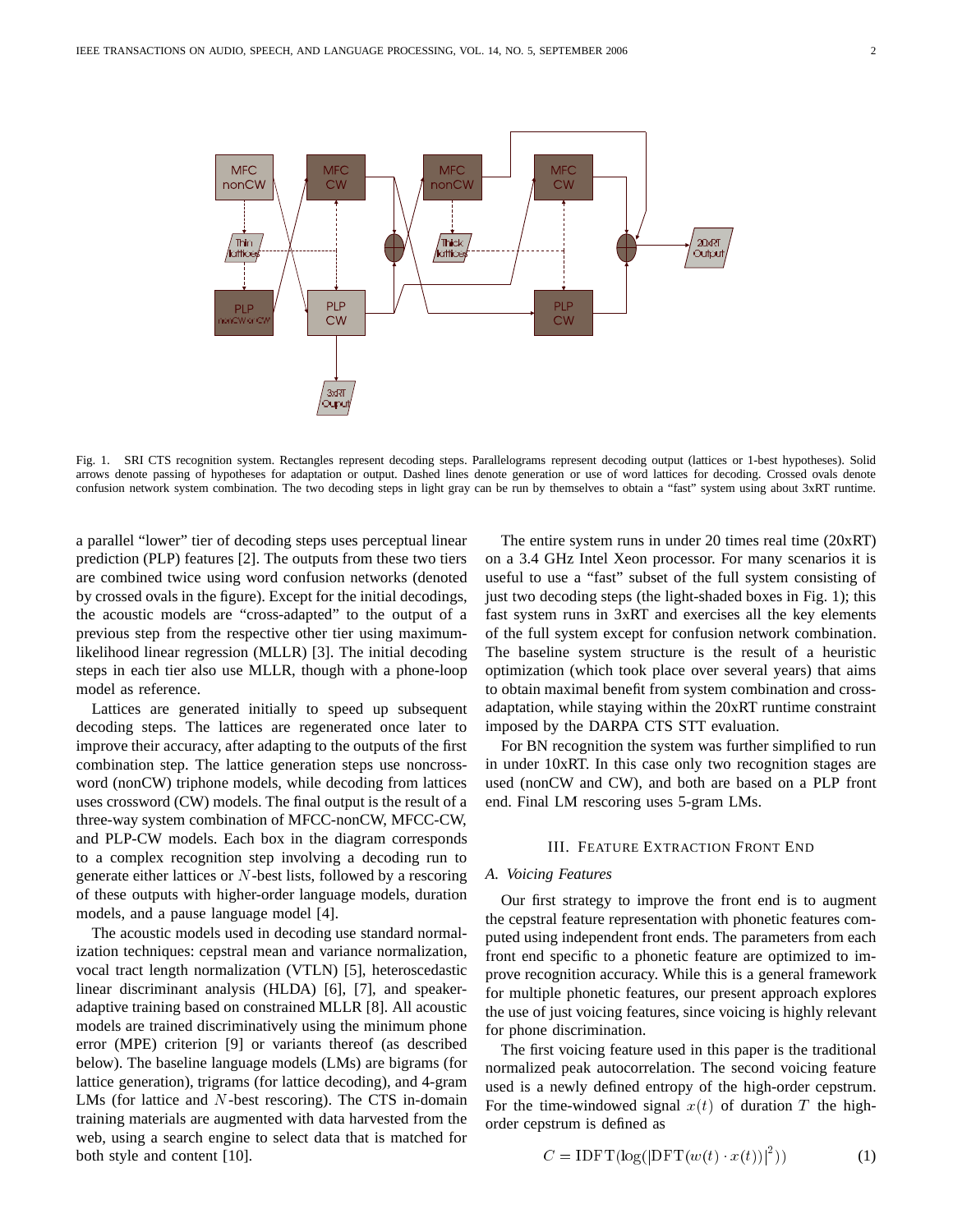where  $w(t)$  is the Hamming window of duration T. Zero padding is used prior to the computation of the DFT. The entropy of the high-order cepstrum is computed as follows:

$$
H(C) = -\sum_{r \in C} P(C(r)) \log(P(C(r))) \tag{2}
$$

$$
P(C(r)) = \frac{C(r)}{\sum_{r'} C(r')}
$$
\n(3)

where the indices  $r$  and  $r'$  correspond to a pitch region from 80 Hz to 450 Hz. For robust voicing detection, both voicing features are used together, since they have complementary strengths at different pitch values [11]

We explored several alternatives for integrating the voicing features into the CTS recognition system [11]. In an initial system, we first concatenated the voicing features with the standard Mel cepstral features and optimized the temporal window duration for the voicing feature front end. We extended the window duration beyond the traditional 25 ms, and found that the voicing activity was captured more reliably with a longer time span.

We then explored the integration of the voicing features in a more complex recognition system with Mel cepstral features augmented with third differential features, reducing the dimensionality with HLDA. Different integration approaches were evaluated in this system, revealing the usefulness of a multiframe window of voicing features. We found a five-frame window to be optimal in recognition.

A two-stage system similar to the "fast" version of the system in Fig. 1 was designed to evaluate the effect of voicing features on word error rate (WER). Both stages used nonCW gender-dependent triphone models trained with maximum likelihood on approximately 400 h of the Switchboard, CallHome English, and Switchboard Cellular databases. We then tested this system on the NIST RT-02 CTS database, which contains approximately five hours of speech from 120 speakers. The WER results after key decoding steps pass, with and without voicing features, are presented in Table I. We see that voicing features give a relative gain of around 2%, and a similar gain is preserved after rescoring and MLLR.

In another experiment, we used the complete CTS evaluation system and tested the effect of voicing features just prior to the final <sup>N</sup>-best rescoring stage. The acoustic models in this case are CW-word triphone models trained with maximum mutual information estimation (MMIE). The relative WER reduction using the voicing features, from 25.6% to 25.1%, was again around 2%.

# *B. Discriminative Features Estimated by Multilayer Perceptrons*

Many researchers have found that incorporating certain types of acoustic information from longer time ranges than the typical short-time (25 ms or so) analysis window can be helpful for automatic speech recognition; examples include cepstral mean subtraction [12] or RASTA [13]. It was shown that the incorporation of long-time (as long as 1 s) acoustic information directly as observed features for a hidden Markov model (HMM) could lead to substantial improvements on speech recognition for small vocabulary tasks [14], where the

multilayer perceptron (MLP) was the key workhorse methodology, performing nonlinear discriminant transformations of the time-frequency plane. In the work reported here, we extended these approaches to large-vocabulary speech recognition. Here we found that we could also achieve substantial gains with these features, despite potential overlap with other techniques incorporated in the full system, such as linear discriminative transformations and discriminative training of the HMMs.

Our intent was to do system combination at the feature level (in addition to another system combination being done at the word level later in the process). We have found that, in contrast to the requirements for high-level system combination, feature combination can benefit from comparatively weak components if they are sufficiently complementary. For the purpose of this system, then, we incorporated three feature components:

- 1) a temporally oriented set of long-time (500 ms) MLPbased features, derived from log critical band energies;
- 2) a set of moderate-time (100 ms) MLP-based features, derived from 9 frames of PLP cepstra and 2 derivatives;
- 3) PLP or MFCC features and 3 derivatives, transformed and dimensionally reduced by HLDA.

The first two features were combined at the level of the MLP outputs, which could be interpreted as posteriors due to their training with 1/0 targets indicating the phonetic labels that were obtained from a previous forced alignment [15]. The posteriors were combined additively, with weights derived from the inverse of the entropy function computed from the posteriors themselves; thus, MLP "decisions" with strong certainty were more heavily weighted [16]. During our development, we found this method to be roughly comparable to more straightforward approaches (e.g., summing weighted log probabilities with empirically determined weights), but it was both automatic and more reliable in cases where one of the feature streams was badly damaged. The logs of the combined posteriors were then processed with principal component analysis (PCA) for orthogonalization and dimensionality reduction, and then appended to the more traditional PLP or MFCC features.

The 500 ms features used techniques based on the original development called TempoRal Patterns (TRAPs) [14]. In the original approach, MLPs were trained on log critical energies with phonetic targets, and then further combined with a larger MLP that was also trained on phonetic targets. In the variant developed for our task, we used the critical band training to derive input-to-hidden weights for the MLPs, and then combined the hidden layer outputs with the broadband MLP as before. We named this modified version of the features Hidden Activation TRAPs, or HATs. The motivation for this modification was that the individual critical bands were only marginally effective in 46-category phonetic discrimination; on the other hand, we noted that the input-hidden connections appeared to be learning common temporal patterns as part of each full MLP's attempt to discriminate between the phones [17]. We further determined that the critical band networks could work well with relatively small hidden layers (40 to 60 hidden units), while the combining networks benefited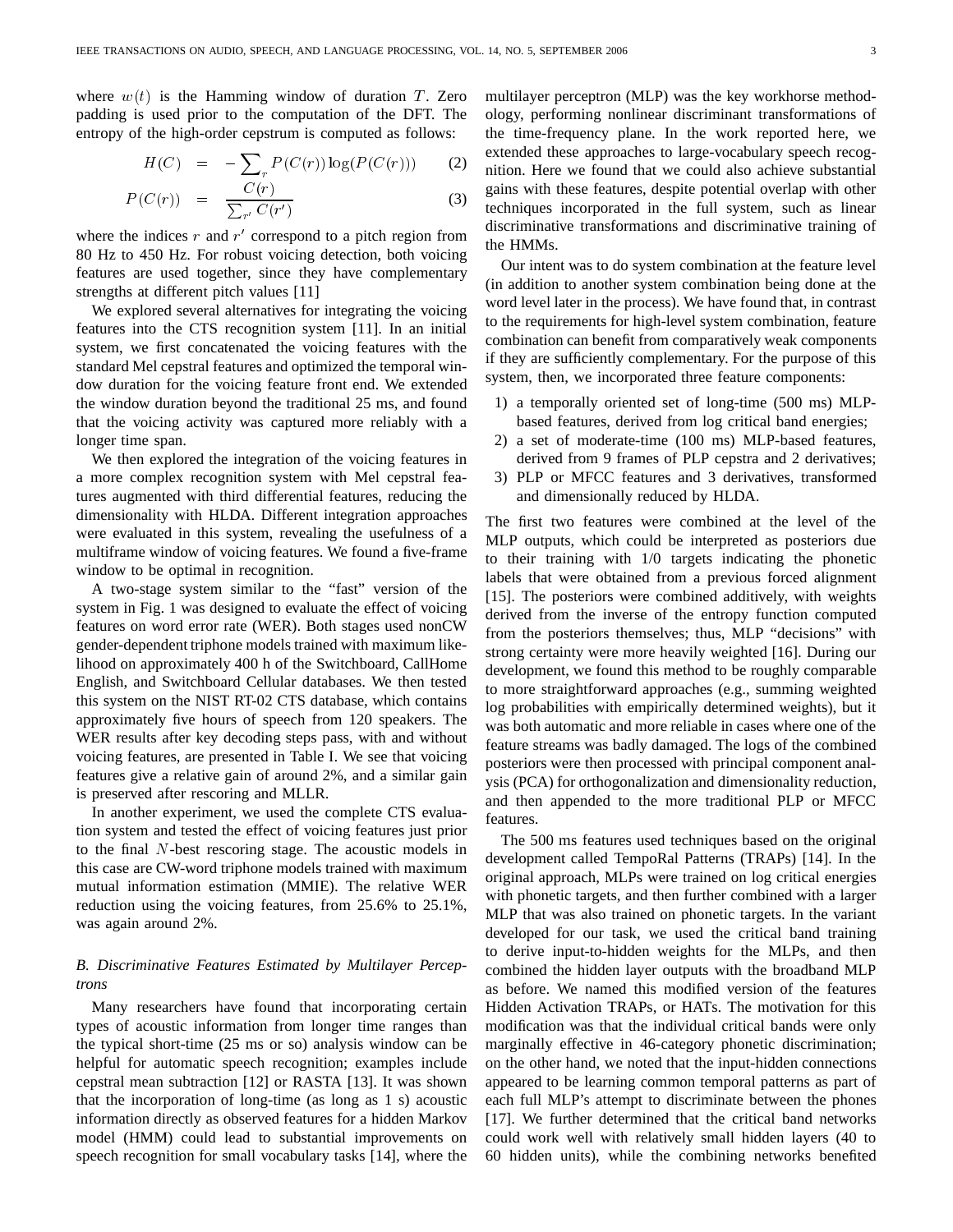#### TABLE I

RECOGNITION WERS WITH AND WITHOUT VOICING FEATURES, TESTED ON EVAL2002 CTS TEST SET. RELATIVE PERCENTAGE REDUCTIONS ARE GIVEN IN PARENTHESES.

| Sten                               | No voicing features | With voicing features |
|------------------------------------|---------------------|-----------------------|
| Phone-loop adapted, bigram LM      | 38.6%               | $37.8\%$ (-2.1%)      |
| 4-gram and duration rescored       | 33.6%               | $32.5\%$ (-3.3%)      |
| $MLLR$ to first recognition output | 30.6%               | $30.0\%$ (-2.0%)      |

TABLE II RESULTS WITH MLP FEATURES ON RT-04F CTS DEVELOPMENT AND EVALUATION SETS

|                    | RT-04F Dev |         |      | RT-04F Eval |         |        |
|--------------------|------------|---------|------|-------------|---------|--------|
| System             | Male       | Female  | All  | Male        | Female  | A11    |
| <b>Baseline</b>    | 18.1       | 16.2    | 17.2 | 20.2        | 20.4    | 20.3   |
| w/MLP feats.       | 16.8       | 14.2    | 15.5 | 19.0        | 17.7    | 18.3   |
| Rel. change $(\%)$ | $-7.2$     | $-12.3$ | -9.9 | $-5.9$      | $-13.2$ | $-9.9$ |

from a large number of parameters, particularly for the task incorporating 2000 h of speech.

For the larger task, four full-band MLPs needed to be trained: for each gender, there was a HATs combining network, and a 9-frame network incorporating PLP-based inputs. Each of these nets had roughly 8 million weights (with a large hidden layer, typically 10,000 to 20,000 units wide, where each hidden unit incorporated a sigmoidal nonlinearity). Given the large number (360 million) of frames used for each training, the computational load presented a huge practical problem. Straightforward extrapolation from previous smaller experiments suggested a runtime of 18 months for the full training. This results from an almost quadratic complexity, since it requires a roughly linear growth in the number of parameters to optimally benefit from the increase in the size of the training set. The complexity is not quite quadratic because there is a modest decrease in the number of training epochs required for convergence (as assessed on an independent crossvalidation set). Fortunately, we were able to significantly reduce training time by a combination of software speedup and algorithm heuristics. The most important heuristic was to do early training epochs with fewer patterns and fairly large learning rates. The learning rates were gradually decreased, while the amount of data used was gradually increased.

After solving the practical issues with MLP training, we tested the features in the full CTS system. We investigated various options for augmenting the various models used by the system with MLP features. A detailed account of these investigations can be found in [18]. The outcome was that the best strategy is to add MLP features only to the MFCCbased models used in the architecture depicted in Fig. 1, and to leave the PLP-based stages unchanged. This makes sense in that the resulting subsystems are more differentiated, and therefore give better results upon combination.

Table II summarizes the results with and without MLP features on the RT-04F CTS development and evaluation test sets. (The system including MLP features represented the official submission by the SRI/ICSI/UW team to the RT-04F CTS evaluations.) The overall relative WER reduction on both testsets is identical, 9.9% (2.0% absolute on the evaluation set). However, we also observe that the improvement is almost twice as big for female speakers as for males. This imbalance needs further investigation and points to a possible improvement of the system (by improving accuracy specifically on male speakers).

#### *C. Macro Normalization of Features*

Current recognition systems perform a variety of feature normalizations to reduce the variations in speech due to differences in channel, speaker, and environment. Examples of these normalizations include feature mean removal [19], feature variance normalization [20], vocal tract length normalization [5], and model-based normalizations like HLDA [6], [7] and speaker-adaptive training (SAT) [8]. While these normalization techniques produce significant gains in recognition accuracy, they suffer from one weakness: the estimates of the normalization parameters are affected by the relative distribution of the speech frames among phone classes. To redress this, we investigated a new approach to feature normalization that estimates the parameters independent of the distribution of the speech among the phone classes.

*1) Algorithm:* Consider an utterance from a speaker represented by a sequence of feature vectors  $x_i$ . Let N be the total number of such features extracted from the utterance(s). Assume that we have an alignment for the utterance associating the features and phone classes (produced by a first recognition pass). Let  $C$  be the number of phone classes. We then estimate the feature mean and variance (for the purposes of normalization) as

$$
\mu_c = \frac{1}{N_c} \sum_{i=1}^{N_c} x_{ic}; \quad \sigma_c^2 = \frac{1}{N_c} \sum_{i=1}^{N_c} (x_{ic} - \mu_c)^2 \n\mu = \frac{1}{C} \sum_{c=1}^{C} \mu_c; \quad \sigma^2 = \frac{1}{C} \sum_{c=1}^{C} (\sigma_c^2 + (\mu_c - \mu)^2).
$$

It can be seen that our technique results in estimates that are independent of the distribution of the features among the different phone classes. The traditional (micro-averaging) estimation corresponds to the case of a single class.

One problem with our technique is that if a class has no frames assigned to it, it is not used in the estimation. In other words, the estimates are not robust to missing classes (classes with no frames). To overcome this, we compute global estimates on the training data for each class and use these estimates to smooth the speaker-level estimates for the same class. We use linear interpolation to smooth the speaker estimates with the global estimate for the same class.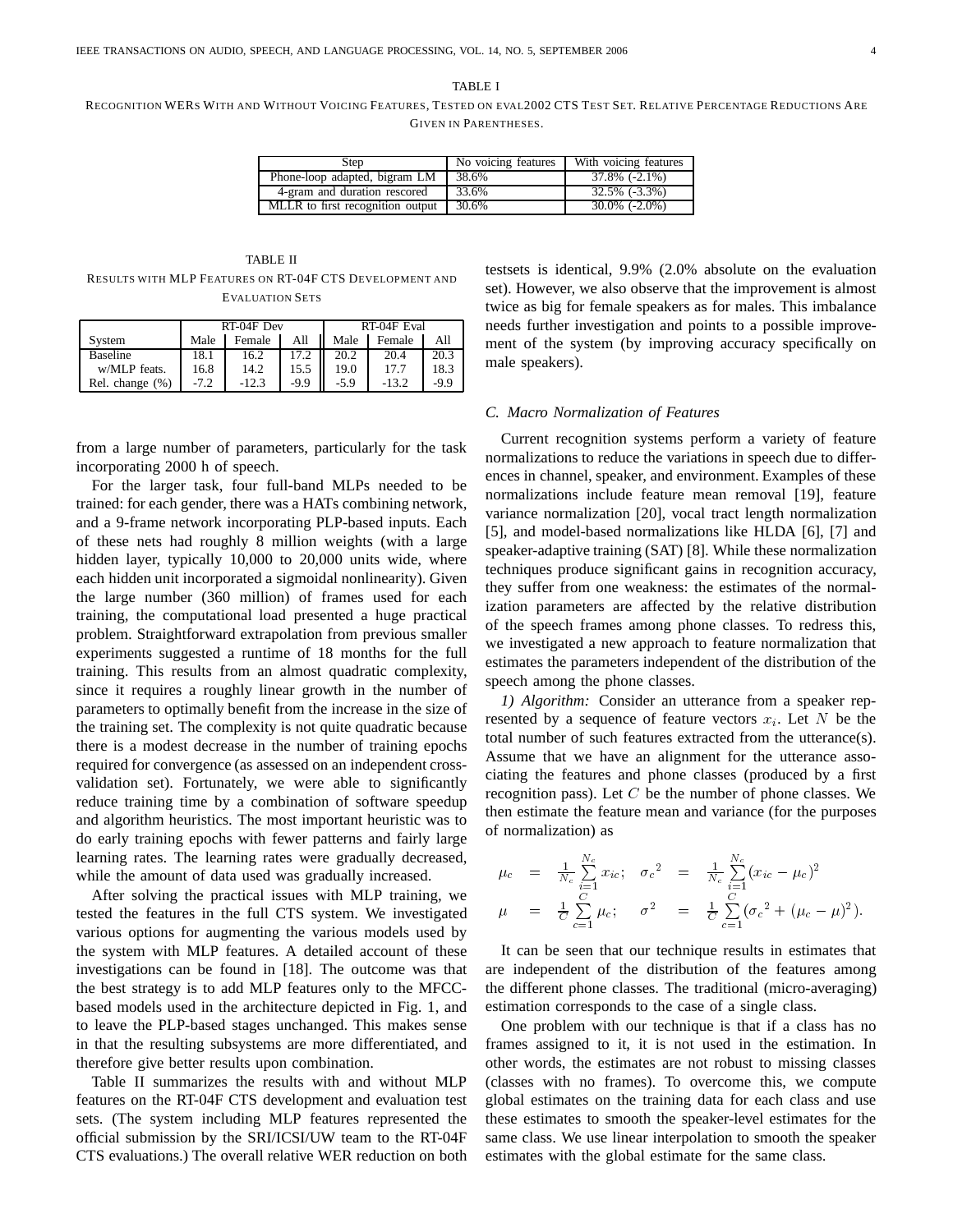TABLE III WER RESULTS WITH AND WITHOUT MACRO-NORMALIZATION

|                        | Word Error Rate |                     |          |  |  |
|------------------------|-----------------|---------------------|----------|--|--|
| Step                   | Baseline        | Macro-normed models |          |  |  |
|                        |                 | Unsmoothed          | Smoothed |  |  |
| <b>Unadapted Recog</b> | 34.3            | 33.7                | 33.5     |  |  |
| HYP Adapt+Recog        | 32.2            | 31.7                | 31.9     |  |  |

*2) Experiments:* To evaluate the performance of our new feature mean/variance normalization technique, we performed speech recognition experiments using the SPINE (Speech in Noisy Environments) databases and the Fisher CTS corpus available from the Linguistic Data Consortium (LDC). The SPINE corpus experiments were focused on finding the optimal phone classes to use for estimating the normalization parameters. To find the optimal phone classes, we computed feature mean and variance normalizations using 1, 2, 3, 7, 11, and 47 phone classes. We then trained acoustic models and tested on the SPINE 2001 evaluation set. We used the same setup as used in the first recognition step in our 2001 SPINE evaluation system [21]. For both training and testing, we used the same number of phone classes. We observed that the best performance improvements were obtained for the 47-phone class case (which corresponds to a single phone per class).

The Fisher corpus is substantially larger than the SPINE corpus and has over 2000 h of acoustic CTS data. To train acoustic models, we used a subset of approximately 180 h of the data containing about 203 K utterances for 2589 male speakers. For testing, we used the male portion of the RT-04F development testset, containing 1474 utterances from 37 speakers. MFCC features augmented with voicing features (as described above) and reduced by HLDA to 39 dimensions were used. A bigram LM was used in recognition.

*3) Results:* Table III compares the baseline, macro-normed, and smoothed macro-normed models. We show the results for the first recognition pass with unadapted models, and recognition results after adaptation with MLLR. For all models, the recognition hypotheses from the first recognition pass with baseline models were used as adaptation references. We observe that our normalization technique outperforms the baseline before and after adaptation. We find that the improvement from smoothing with global estimates is small. This may be because the Fisher corpus has more data per speaker, resulting in less smoothing. We also find that adaptation reduced the performance gains from macro-normalization.

The results of our experiments show that our new approach based on estimating feature normalization parameters from macro-averages results in a reduction in WER. Smoothing the class estimates for a speaker with global estimates for that class reduces the WER further. We also find that this WER reduction drops significantly after adaptation. As current speech recognition systems employ multiple adaptation steps, one can argue that the technique may produce only marginal improvement in the overall system performance. We believe that the performance loss occurs primarily because the adaptation algorithms rely on statistics that weight all frames equally (micro statistics), thereby negating the compensation done in our feature mean and variance estimation (using macro statistics). In line with our approach, we are modifying the adaptation algorithms to utilize macro statistics (instead of micro statistics). Preliminary results with macro-normalized HLDA support this.

## IV. ACOUSTIC MODELING

# *A. Multirate Recognition Models for Phone-Class-Dependent* <sup>N</sup>*-best List Rescoring*

Modeling of speech with fixed-rate front ends and HMMs implies a constant rate of information accumulation. In this framework, frames of a fixed length are scored uniformly to compute the likelihood that a given sequence of feature vectors is produced by the model. The common fixed frame length of 25 to 30 ms represents a fundamental time-frequency tradeoff in the speech representation. For example, vowels can result in a relatively stationary harmonic structure that can be sustained for hundreds of milliseconds, whereas stop consonants can have landmark transients that last no more than 10 ms. In a constant frame length front end, transient phenomena are blended with the context, decreasing the sharpness of the models that account for information-bearing discontinuities. Therefore, frame scores with particularly relevant information, such as those of stops, are washed out in the statistics of phone scores that span many more frames, such as those of vowels. Incorporation of information from acoustical phenomena taking place at different rates has received significant attention in the speech recognition literature; a brief overview can be found in [22].

We present a method that aims to incorporate information from multiple time-frequency tradeoffs by projecting the variable frame problem at the front end to the back end through rescoring of <sup>N</sup>-best lists generated by a fixed-rate recognizer with a normalized rate-dependent score. In our approach, the hypotheses generated by the fixed-rate recognition engine are in effect used to parse the incoming speech into phones, which subsequently determine the most likely rate model through the definition of a mapping from phone classes to the available set of multiple rate models. The final scores are obtained through rescoring of <sup>N</sup>-best lists by phone-dependent multiple rate model scores, a common way of incorporating other information sources. The scoring has two important aspects that differentiate our approach: (i) the normalization with respect to dynamic range of scores of models at different rates, which is carried out by normalizing with the likelihood of all the phones in the same phone context at the same resolution, and (ii) averaging of the frame-level scores to produce a single score for each phone state in the hypotheses. Resulting phone-class-dependent scores are treated as knowledge sources and combined into a linear model, parameters of which are optimized to minimize the WER.

*1) Approach:* Our technique involves choosing a small set of rates and training acoustic models at those rates. After generating <sup>N</sup>-best lists using a standard rate model, we score the <sup>N</sup>-best hypotheses using different rate models and combine the scores to minimize the WER.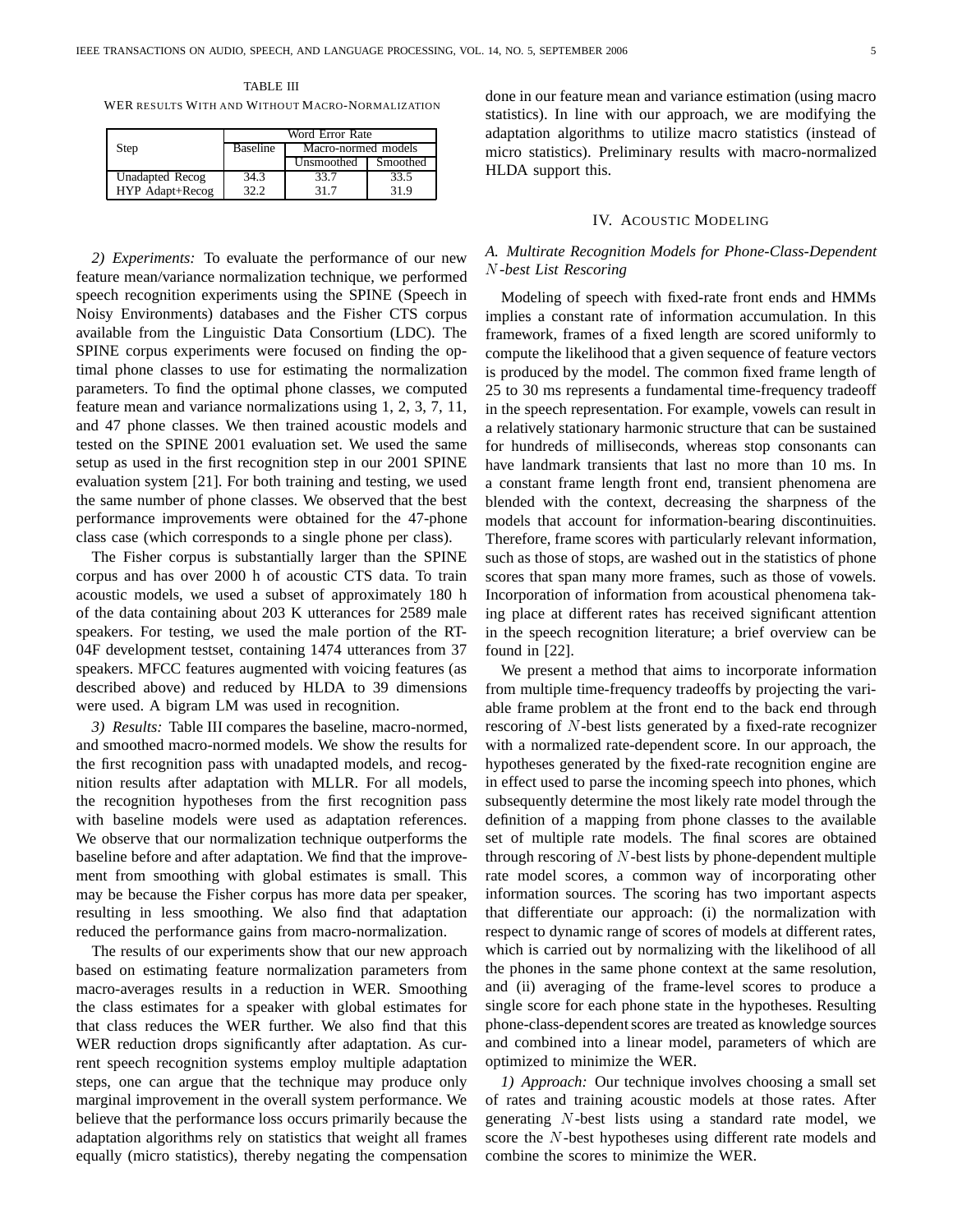The likelihoods computed using different acoustic models cannot be combined, as they use different features. The solution we propose is to use a normalized phone class likelihood ratio for frame-level scores. Specifically, the normalized score for feature vector  $x_i$  at triphone-state  $(p_{-1}pp_{+1})$  is computed by

$$
\hat{S}(x_i, p) = \log \frac{P(x_i|p_{-1}pp_{+1})}{\sum_k P(x_i|p_{-1}p_kp_{+1})}
$$
(4)

where p represents the center phone and  $p_{-1}$  and  $p_{+1}$  represent the preceding and succeeding phone contexts. Given the normalization in Eq. 4, each frame score can now be regarded as independent of the rate of the model by which it was generated. With the normalized scores, we compute sentence-level scores for each phone class,  $P_k$ , using Eq. 5.

$$
\tilde{S}(P_k) = \sum_i \hat{S}(x_i, p) I[p \in P_k]. \tag{5}
$$

Finally, we combine the phone-class dependent scores with the baseline acoustic and language model scores through a linear combiner and optimize the linear combination weights to directly minimize the WER. Details may be found in [22].

*2) Experiments:* In our experiments, we used the three models:

- 1) a baseline model at standard rate (100 fps, 25.6-ms window)l
- 2) a slower rate model at  $2/3$  of the baseline (15 ms shift, 38.4-ms window);
- 3) a faster rate model at twice the baseline (5 ms shift, 12.8 ms window).

The acoustic training data were the male subset of our RT-02 CTS training set (about 140 h). The features were 13 MFCCs (including  $C_0$ ) and their first and second time derivatives. We trained nonCW triphone models containing 2400 genones (state clusters) with 64 Gaussians per genone. As in the first stage of our full system, the models were adapted to a phoneloop (using MLLR) before recognition.

*3) Results:* We used the NIST RT-02 male testset (3083 utterances) in our experiments. This set was partitioned into two parts; a tuning set containing about 1400 utterances and a heldout set containing the rest. The tuning set was used to optimize the weights for different scores. These weights were then applied to the heldout set and the WER was computed. Table IV shows the results from different model combinations.

The results on RT-02 confirm that our rescoring approach results in a significant reduction in the WER, with the best reduction of 1.0% absolute for the slower rate model. Increasing the number of classes reduces the WER for the tuning set but not on the heldout set. For finer phone sets, it seems that we may need a larger tuning set to properly estimate the weights.

#### *B. Improved Discriminative Training*

Discriminative training criteria, such as maximum mutual information (MMI) [23] and minimum phone error (MPE) [24], have shown great advantage over the traditional maximum likelihood (ML) training in large-vocabulary speech recognition. Our contribution to this work addresses the challenge brought by vast amounts of training data, and to obtain accuracy gains over the standard MPE and MMI training.

TABLE IV RESULTS WITH MULTIRATE PHONE-CLASS-BASED RESCORING ON THE NIST RT-02 CTS TEST SET

|                 | WER(%) for #Phone Class |      |      |      |      |      |  |
|-----------------|-------------------------|------|------|------|------|------|--|
| Model           |                         |      |      |      |      |      |  |
|                 | Tune                    | Held | Tune | Held | Tune | Held |  |
| <b>Baseline</b> | 39.9                    | 39.9 | 39.9 | 39.9 | 39.9 | 39.9 |  |
| $+2.0$ rate     | 39.2                    | 39.4 | 38.8 | 39.1 | 38.6 | 39.2 |  |
| $+0.67$ rate    | 39.3                    | 39.1 | 38.9 | 39.0 | 38.9 | 38.9 |  |
| $+0.67 +2.0$    | 39.3                    | 39.4 | 38.7 | 39.1 | 38.6 | 38.9 |  |

*1) Phone-Lattice-Based Discriminative Training:* The standard MMI and MPE training procedures use word lattices to represent competing hypotheses. Phone boundaries are marked in the word hypotheses to constrain and speed up search during training. Alternatively, in an *implicit-lattice* method for MMI training [25], lattices are generated on the fly by decoding a highly compact decoding graph compiled from a pronunciation dictionary. This approach can save a lot of disk space for lattice storage at the cost of increased computation.

In this work, we aim to speed up both the lattice generation and statistics collection procedures, and therefore propose phone-lattice-based discriminative training, which is applicable to both MMI and MPE. Similar to implicit-lattice MMI, we compile all dictionary pronunciations into a determinized and minimized [26] finite-state phone network, with both pronunciation and unigram language model probabilities embedded. Using this finite-state network, we generate phone lattices in a very fast decoding pass, using an algorithm similar to that described in [27]. In a phone lattice, each real arc represents a phone, with start and end time information. Null arcs are introduced to reduce the number of real arcs, and thus size and computation. With a forward-backward search pass constrained by the timing of the phone arcs, statistics for both MMI and MPE can be collected in the standard manner [9]. Compared to word lattices, phone lattices are much faster to generate, as the decoding graph is much more compact without word information. Phone lattices are also more efficient in representing hypotheses with different phones (which is all that matters in phone-based HMM training), and as a result need less storage space.

Based on the phone lattices, we can easily apply both MMI and MPE training. Recent research showed that I-smoothing with different prior models can help boost the effectiveness of discriminative training [9]. We found that alternating MMI and MPE criteria during discriminative training can help to reach the best model accuracy with the least number of training iterations. For odd-numbered iterations, estimate the MPE model with MMI prior; for even-numbered iterations, estimate the MMI model with MPE prior. The prior models themselves are I-smoothed with ML models. We call this approach MPE+MMI.

*2) Minimum Phone Frame Error (MPFE) Criterion:* In the standard MPE criterion, the correctness measure,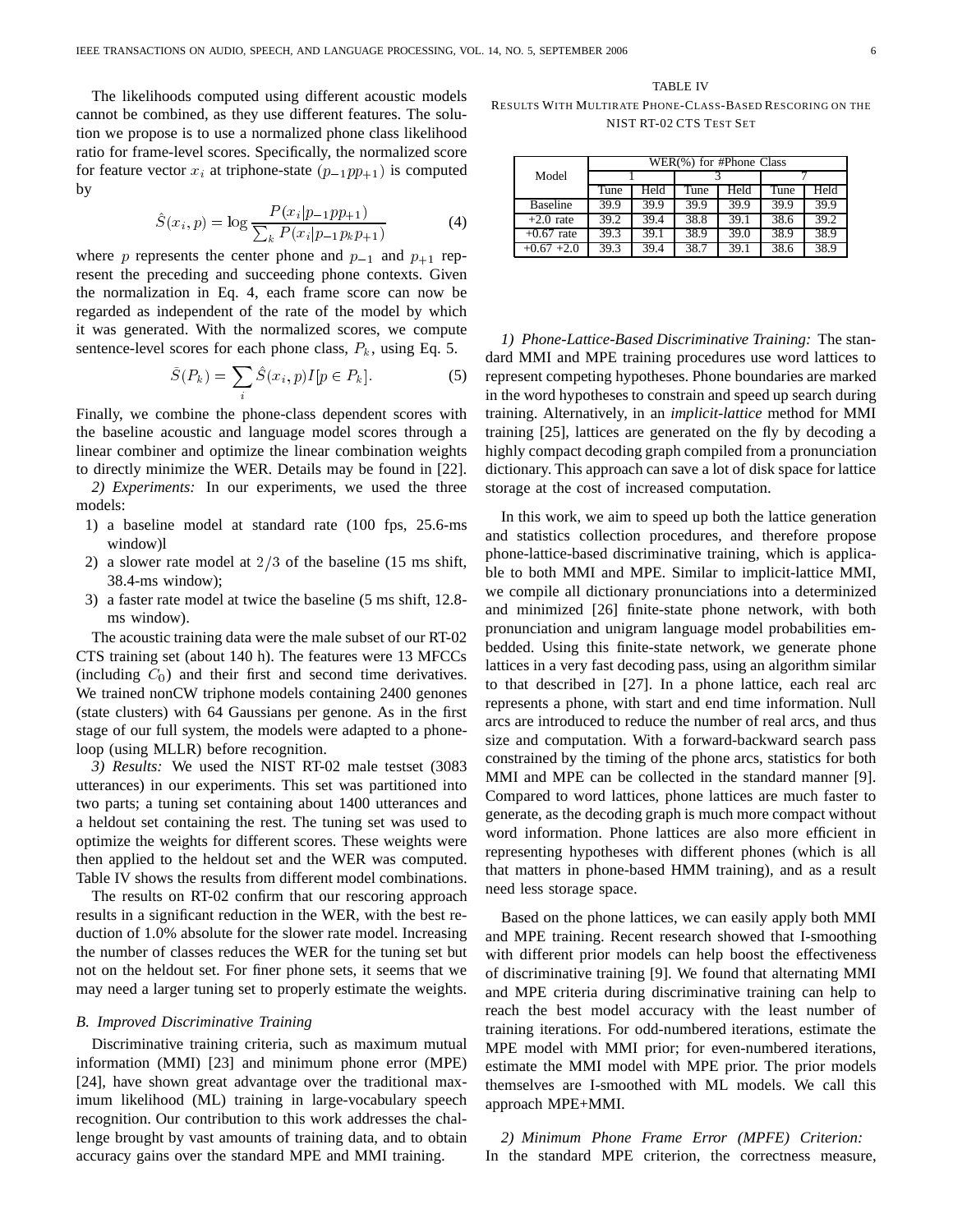TABLE V EFFECT OF DIFFERENT DISCRIMINATIVE TRAINING CRITERIA ON

VARIOUS CTS EVALUATION TEST SETS (WER%)

|            | $RT-04F$ (Eval) | RT-03 | $RT-02$ | Hub-5 2001 |
|------------|-----------------|-------|---------|------------|
| MLE        | 24.5            | 25.3  | 26.7    | 26.1       |
| MPE+MMI    | 22.6            | 23.7  | 24.9    | 24.4       |
| $MPFF+MMI$ | 22.4            | 23.1  | 24.5    | 24.0       |

*PhoneAcc(q)*, of a phone hypothesis q is defined as

$$
PhoneAcc(q) = \begin{cases} -1 + 2e & \text{if } q \text{ is correct in label} \\ -1 + e & \text{otherwise} \end{cases}
$$
(6)

where  $e$  is the overlap ratio between q and its corresponding phone in the reference transcription. We propose a different phone accuracy definition  $PhoneFrameAcc(q)$ :

$$
PhoneFrameAcc(q) = \sum_{t=start(q)}^{end(q)} P(S_t \in S(q)|W, O) \quad (7)
$$

where q is the phone hypothesis under study;  $S(q)$  denotes the set of HMM states associated with this phone;  $start(q)$ and  $end(q)$  represent the start and end times of q in frame units;  $P(S_t \in S(q)|W, O)$  is the posterior probability of the HMM state belonging to  $S(q)$  at time t given observations O and transcription  $W$ , which can be obtained with the standard forward-backward algorithm that is widely used in HMM training.

Substituting the  $PhoneFrameAcc(q)$  for  $PhoneAcc(q)$  in the MPE criterion, we obtain the MPFE criterion. Because of the similarity in definition, MPFE can use the same algorithm as MPE except for the difference of measuring the hypothesis accuracy. Since all the competing hypotheses in a lattice have the same number of frames, MPFE does not have a systematic bias favoring deletion error. We also observed that the MPFE occupancies have values similar to those of MMI occupancies. This may make MPFE more robust than MPE when dealing with a small amount of data.

Table V compares two English CTS crossword genderdependent models trained on about 1400 h of Switchboard and Fisher data, with MPE+MMI and MPFE+MMI, respectively. A 39-dimensional feature vector obtained from MFCCs and voicing features by HLDA projection and SAT transformation was used for training. A bigram language model was first used to generate, and then a 4-gram language model to rescore lattices. Final hypotheses were generated from consensus decoding [28], [29]. LM weight, word penalties, and so on were optimized in the RT-04F development test set, and applied to the NIST 2001 Hub-5, RT-02, RT-03, and RT-04F evaluation test sets. As can be seen, the MPFE+MMI approach has a small but consistent advantage over MPE+MMI on different test sets, ranging from 0.2% to 0.6% absolute.

#### *C. Speaker-Dependent Variation of Adaptation*

Next we describe an automatic procedure for online complexity control of the acoustic adaptation parameters. The idea is to choose the best number of MLLR regression classes

TABLE VI

RESULTS (WER) FOR SPEAKER-DEPENDENT MLLR REGRESSION CLASS PREDICTION, ON NIST RT-04F CTS EVALUATION TEST SET

| Default | Rec. independent Rec. dependent | All  |      |
|---------|---------------------------------|------|------|
|         |                                 | 18.3 | 17.4 |

to use for a speaker by using speaker-level acoustic and recognizer attributes [30]. This procedure improved system performance compared to the popular approach where only the amount of adaptation data is used to control adaptation complexity [31], [3], [32].

The motivation for this approach is based on analysis of system performance in offline experiments for six different sizes of regression class trees that included the possibility of using unadapted speaker-independent models. By choosing the oracle regression class tree size for each speaker, we observed that for the recent NIST CTS test sets (from 1998 through 2004), we could achieve a 1% absolute improvement in WER on average.

*1) Prediction of Tree Sizes:* To capitalize on this observation, we developed an automatic procedure that classified each speaker into one of six possible regression class tree sizes using standard statistical learners that were trained on acoustic and speaker-level information observed in adaptation data. Speaker-level features that were investigated include both recognizer-independent features (seconds of adaptation speech, VTLN factor, a normalized energy measure, and rate of speech) and features that would depend on the recognition output (pre-adaptation acoustic scores and average word-based confidence scores). Using an  $n$ -fold cross-validation training paradigm and these speaker-level features, an ensemble of classifiers was designed and combined by averaging their class posteriors to form a stacked learner. Decision trees were found to perform best, though not significantly better compared to support vector machines, k-nearest neighbor and multinomial neural network classifiers. The overall classification error obtained was in the range of 55% to 64%.

*2) Recognition Experiments:* Various system configurations and feature subset combinations were evaluated in predicting the regression class tree size for individual speakers in the NIST RT-04F test set. The main results, using the full CTS recognition system, are shown in Table VI, with more detailed results and analysis in [30]. Recognizer-dependent and recognizer-independent feature subsets gave similar performance gains, but no additional gain was observed by combining them. The result for the oracle case shows that there is still much room for improvement.

#### V. LANGUAGE MODELING

# *A. SuperARV LM*

Structured language models (LMs) have recently been shown to give significant improvements in large-vocabulary recognition relative to traditional word <sup>N</sup>-gram models. In [33], we developed an almost-parsing language model based on the constraint dependency grammar (CDG) formalism.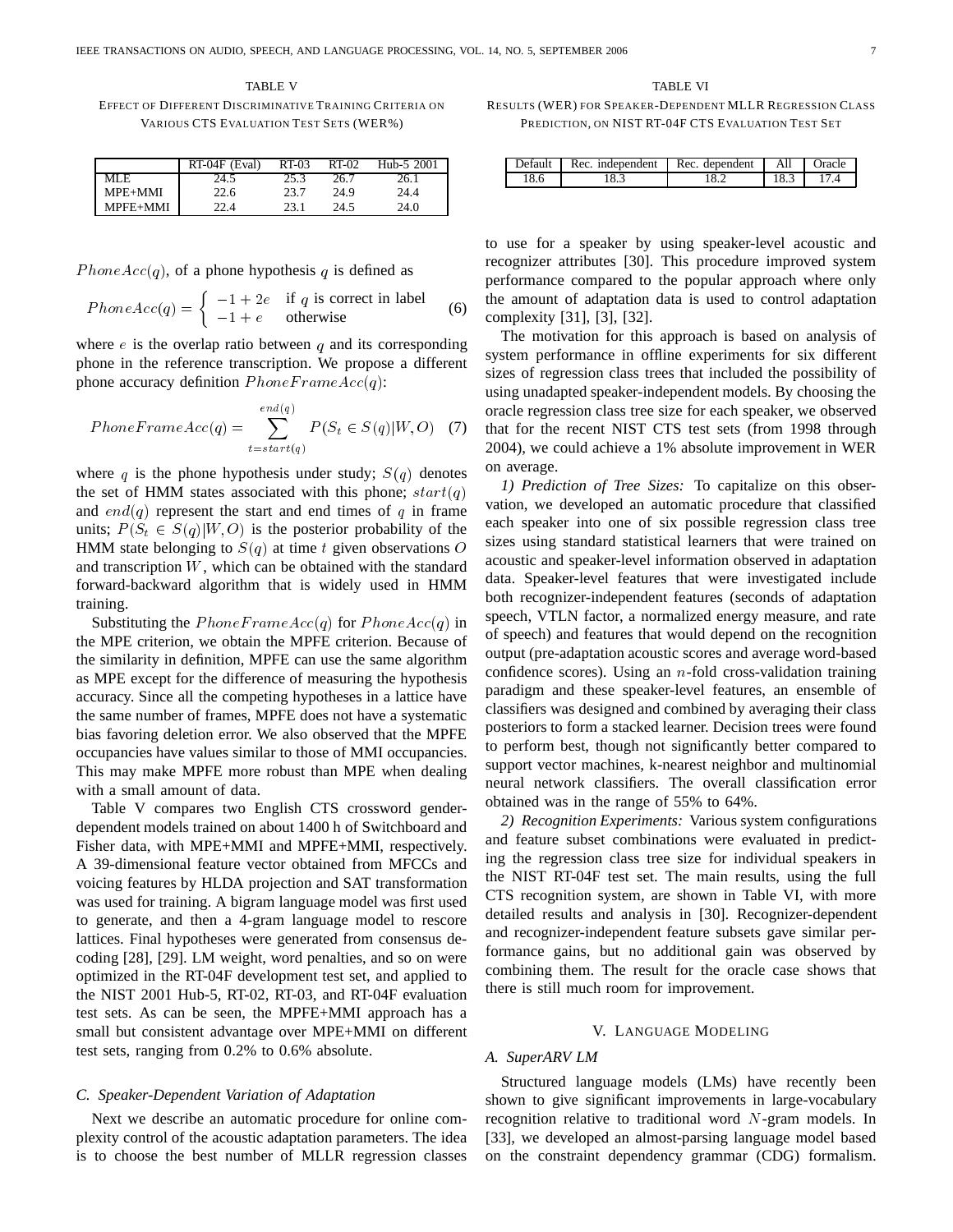Here we summarize the basics of the LM and the approach we developed for adapting and applying the LM in SRI's English BN and CTS STT systems.

The SuperARV LM [33] is a highly lexicalized probabilistic LM based on syntactic information expressed in CDGs [34]. It tightly integrates multiple knowledge sources, such as word identity, morphological features, lexical features that have synergy with syntactic analyses (e.g., gap, mood), and syntactic and semantic constraints at both the *knowledge representation level* and *model level*.

At the knowledge representation level, integration was achieved by introducing a linguistic structure, called a super abstract role value (*SuperARV*), to encode multiple knowledge sources in a uniform representation that is much more fine grained than parts-of-speech (POS). A SuperARV is an abstraction of the joint assignment of dependencies for a word, which provides a mechanism for lexicalizing CDG parse rules. A SuperARV is formally defined as a four-tuple for a word,  $\langle C, F, (R, L, UC, MC), F, DC \rangle$ , where C is the lexical category of the word,  $F = \{Frame_1 = Evaluate_1,$  $\ldots$ ,  $Frame_f$  =  $Fvalue_f$  is a feature vector ( $Frame_i$  is the name of a feature and  $Fvalue_i$  is its corresponding value),  $(R, L, UC, MC)$  is a list of one or more four-tuples, each representing an abstraction of a role value assignment, where R is a role variable (e.g., governor),  $L$  is a functionality label (e.g., np), UC represents the relative position relation of a word and its dependent (i.e., modifiee),  $MC$  is the lexical category of the modifiee for this dependency relation, and DC represents the relative ordering of the positions of a word and all of its modifiees. Hence, the SuperARV structure for a word provides an explicit way to combine information about its lexical features with one consistent set of dependency links for the word that can be directly derived from its parse assignments, providing admissibility constraints on syntactic and lexical environments in which a word may be used.

Model-level integration was accomplished by jointly estimating the probabilities of a sequence of words  $w_1^N$  and their SuperARV memberships  $t_1^N$ :

$$
P(w_1^N t_1^N) = \prod_{i=1}^N P(w_i t_i | w_1^{i-1} t_1^{i-1})
$$
  
= 
$$
\prod_{i=1}^N P(t_i | w_1^{i-1} t_1^{i-1}) \cdot P(w_i | w_1^{i-1} t_1^{i}).
$$

Note that the SuperARV LM is fundamentally a class-based LM using SuperARVs as classes. Because the SuperARV LM models the joint distribution of classes and words, data sparseness is an important issue just as for standard word <sup>N</sup>gram LMs. In [35], we evaluated several smoothing algorithms and how to interpolate with, or backoff to, lower-order  $N$ -gram probability estimates using a combination of heuristics and mutual information criteria to globally determine the lowerorder <sup>N</sup>-grams to include in the interpolation, as well as their ordering [35].

In the process of adapting the SuperARV LM technique originally developed on newswire text to the BN and CTS STT tasks, we explored three major research issues. First, the SuperARV LM must be trained on a corpus of CDG parses.

Due to the lack of large CDG treebanks, we have developed a methodology to automatically transform context-free grammar (CFG) constituent bracketing into CDG annotations [35]. In addition to generating dependency structures by headword percolation, our transformer utilizes rule-based methods to determine lexical features and need role values for the words in a parse. Although these procedures are effective, they cannot guarantee that the CDG annotations generated are completely correct. In [36], the impact of errorful training data on the SuperARV LM was investigated on the Hub4 BN STT task. Two state-of-the-art parsers were chosen based on accuracy, robustness, and mutual consistency to generate CFG parses [36]. The resulting CFG treebank was then transformed to CDG parses for training the SuperARV LM. We found that the SuperARV LM was effective even when trained on inconsistent and errorful training data. In spite of these results, we improved the CFG parser accuracy and investigated the effect that had on SuperARV LM performance.

The second research issue for SuperARVs was the tradeoff between generality and selectivity. To this end, we investigated the effect of tightening the constraints by adding lexical features related to the dependents, so-called "modifiee constraints" (which are in addition to the SuperARV structure shown in [33]).

The third research issue is the implementation of an efficient approach for integrating the SuperARV LM into SRI's multipass BN and CTS decoding systems. Full evaluation of the SuperARV would be computationally expensive and difficult for lattice rescoring purposes, given that a dynamic programming algorithm has to be carried out from the start of the sentence.

We therefore opted for an approximation whereby Super-ARV probabilities are only computed over the span of a standard <sup>N</sup>-gram LM, and the conditional SuperARV probabilities for a limited set of  $N$ -grams are encoded in a standard LM, and used in the standard manner in lattice and <sup>N</sup>-best rescoring. For this approximation to be effective the selection of the <sup>N</sup>-gram set is critical. Initially, we experimented with a static selection method, whereby a large number of  $N$ -grams selected based on training data is included in the approximate SuperARV <sup>N</sup>-gram LM [37]. However, we found that this approach does not always generalize well; for example, we found that it worked quite well on the RT-04F CTS development test set, but gave no improvement on the evaluation set. Consequently, we adopted a dynamic <sup>N</sup>-gram selection method for the results reported here. After generating the first set of lattices (see Fig. 1), <sup>N</sup>-grams with the highest posterior expected counts are extracted, and an approximate SuperARV <sup>N</sup>-gram LM is constructed specifically for the given test set. That LM is then used just as a standard LM in all subsequent decoding steps.

Tables VII and VIII show recognition results with dynamically approximated SuperARV LMs on CTS and BN data, respectively. The baseline results correspond to a standard backoff LM with modified Kneser-Ney smoothing [38]. For CTS (Table VII) the effects of improved parse quality and added modifiee constraints are also demonstrated. Both factors translate into WER reductions, and are partly additive. Overall,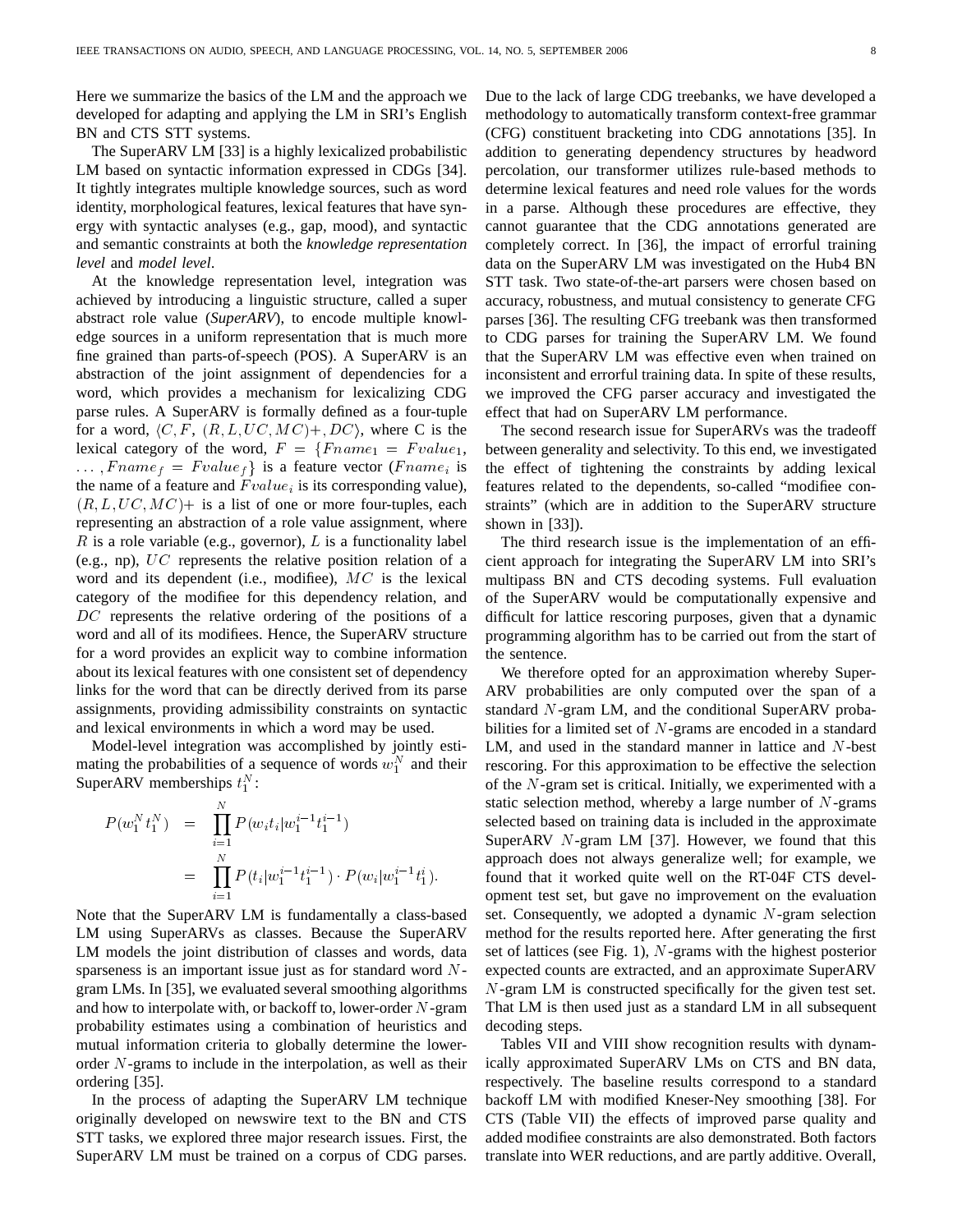we observe between 3% and 8% relative error reduction with dynamic SuperARV approximation.<sup>1</sup>

#### *B. Vocabulary Selection*

The vocabulary of a speech recognition system is a significant factor in determining its performance. We thus investigated the problem of finding an optimal way to select the *right* words. The problem can be briefly summarized as follows. We wish to estimate the true vocabulary counts of a partially visible corpus of in-domain text (which we call the heldout set) when a number of other fully visible corpora, possibly from different domains, are available on which to train. The reason for learning the in-domain counts  $x_i$  of words  $w_i$  is that the words may be ranked in order of priority, enabling us to plot a curve relating a given vocabulary size to its out-ofvocabulary (OOV) rate on the heldout corpus. Therefore, it is sufficient to learn some monotonic function of  $x_i$  in place of the actual  $x_i$ . Let  $x_i$  be some function  $\Phi$  of the known counts  $n_{i,j}$  of words  $w_i$ , for  $1 \leq j \leq m$  for each of m corpora. Then, the problem can be restated as one of learning  $\Phi$  from a set of examples where

$$
x_i = \Phi(n_{i,1},\cdots,n_{i,m}).
$$

For simplicity, let  $\Phi$  be a linear function of the  $n_{i,j}$  and independent of the particular word,  $w_i$ . Then, we can write

$$
\Phi(n_{i,1},\cdots,n_{i,m})=\sum_j \lambda_j n_{ij}.
$$
 (8)

The problem transforms into one of learning the  $\lambda_i$ . Our investigations showed that a maximum likelihood based count estimation procedure was optimal in terms of selecting the best vocabulary for a domain given limited visibility into its test corpora. In ML count estimation, we simply interpret the normalized counts  $n_{ij}$  as probability estimates of  $w_i$  given corpus j and the  $\lambda_j$  as mixture coefficients for a linear interpolation. We try to choose the  $\lambda_i$  that maximize the probability of the in-domain corpus. The iterative procedure used to compute the  $\lambda_i$  is shown below.

$$
\lambda_j \leftarrow \frac{1}{m} \tag{9}
$$

$$
\lambda'_{j} \leftarrow \frac{\lambda_{j} \prod_{i=1}^{|\mathcal{V}|} P(w_{i}|j)^{C(w_{i})}}{\sum_{k} \lambda_{k} \prod_{i=1}^{|\mathcal{V}|} P(w_{i}|k)^{C(w_{i})}}
$$
(10)

$$
\begin{array}{rcl}\n\delta & \leftarrow & \lambda'_j - \lambda_j \\
\lambda_j & \leftarrow & \lambda'_j\n\end{array} \n\tag{11}
$$

Repeat from (10) if  $\delta$  > some threshold. (13)

The  $\lambda_i$  are reestimated at each iteration until a convergence criterion determined by some threshold of incremental change is met. The likelihood of the heldout corpus increases monotonically until a local minimum has been reached. The iterative

procedure is effective in rapidly computing the values of the  $\lambda_j$ .

We compared the ML vocabulary selection technique against the baseline of counting each word occurrence equally regardless of source, as well as several other more sophisticated techniques, as described in [39]. We evaluated the OOV rates on heldout BN and CTS data sets as a function of vocabulary size. A pilot study was conducted on the English BN task, where a small amount of hand-corrected closedcaptioned data, amounting to just under 3 h (about 25,000 words), drawn from six half-hour broadcast news segments from January 2001, was used as the *partially visible* heldout data to estimate the two mixture weights  $\lambda_1$  and  $\lambda_2$ . This heldout data is part of the corpus released by the LDC for the DARPA-sponsored English topic detection and tracking (TDT-4) task. There are two distinct corpora for training: an 18.5-million-word corpus of English newswire data covering the period of July 1994 through July 1995, and a 2.5-millionword corpus of closed captioned transcripts from the period of November through December 2000 from segments of the TDT-4 dataset released by the LDC, a closer match to the target domain. On testing, we found that for small vocabularies there exist obvious differences in the performance of a number of different vocabulary selection methods including the one introduced herein. But for large vocabularies, all methods yield about the same OOV rates.

On the English CTS task, we conducted a full evaluation, by using all the available LM training data resources and an unseen heldout data set, the RT-04F English CTS development test set. We observed that the ML method outperformed all other methods with a prominent margin, for vocabularies of size 1,000 to 90,000 words.

# VI. PORTABILITY ISSUES

### *A. Flexible Alignment for Broadcast News*

The majority of the English BN acoustic training data consisted of quickly transcribed (QT) speech. QT speech, typically closed captioned data from television broadcasts, usually has a significant number of deletions and misspellings, and has a characteristic absence of disfluencies such as filled pauses (such as *um* and *uh*). Errors of these kinds lead to inaccurate or failed alignments. At best, the erroneous utterance is discarded and does not benefit the training procedure. At worst, it could misalign and end up sabotaging the models. We developed a procedure called flexible alignment that aims to *cleanse* quick transcriptions so that they align better with the acoustic evidence and thus yield better acoustic models.

Our approach is characterized by a rapid alignment of the acoustic signal to specially designed word lattices that allow for the possibility of either skipping erroneously transcribed or untranscribed words in either the transcript or the acoustic signal, and/or the insertion of an optional disfluency before the onset of every word. During the flexible alignment, we process every transcript to generate a hypothesis search graph that has the following properties: every word is made optional; every word is preceded by either an optional *garbage* word, which we call the @reject@ word, or one of a certain number of

<sup>&</sup>lt;sup>1</sup>The mechanics of the parse processing, SuperARV extraction, model training and evaluation are quite complex and nontrivial to reproduce. We have therefore made a software toolkit and documentation for these steps available for download; see http://www.speech.sri.com/people/wwang/html/software.html.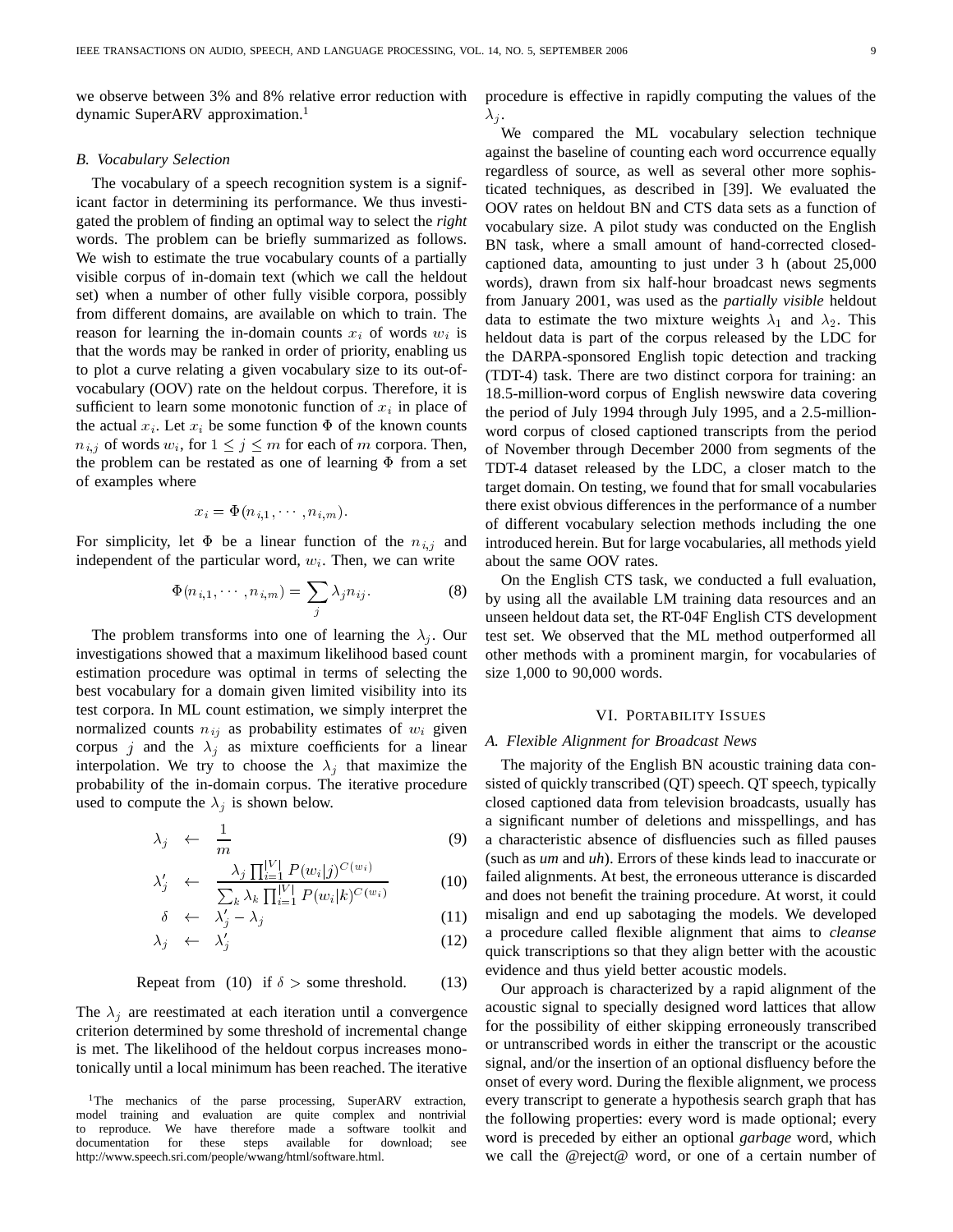TABLE VII

WER (%) ON THE RT-04F CTS DEVELOPMENT AND EVALUATION TEST SETS FOR BASELINE SYSTEM AND DYNAMICALLY APPROXIMATED SUPERARV LMS. THE VALUES IN PARENTHESES ARE THE ABSOLUTE WER REDUCTIONS OVER THE BASELINE.

|                                               | WER (%)(absolute reduction) |               |                 |                    |  |  |
|-----------------------------------------------|-----------------------------|---------------|-----------------|--------------------|--|--|
|                                               | dev(14)                     |               |                 | eval <sub>04</sub> |  |  |
| <b>SARV</b> factors                           | <b>Baseline</b>             | SARV          | <b>Baseline</b> | SARV               |  |  |
| standard                                      | 15.5                        | 14.6 $(-0.9)$ | 18.4            | $17.8(-0.6)$       |  |  |
| + better CFG trees                            |                             | $14.5(-1.0)$  |                 | $17.6(-0.8)$       |  |  |
| $+$ modifiee constraints                      |                             | 14.6 $(-0.9)$ |                 | $17.8(-0.6)$       |  |  |
| $+$ better CFG trees $+$ modifiee constraints |                             | 14.3 (-1.2)   |                 | 17.5 (-0.9)        |  |  |

#### TABLE VIII

WER (%) ON THE RT-04F BN DEV04, LDC-DEV04, AND EVAL04 TEST SETS FOR BASELINE AND DYNAMICALLY APPROXIMATED SUPERARV LMS. THE VALUES IN PARENTHESES ARE THE ABSOLUTE WER REDUCTIONS OVER THE BASELINE.

|                               | WER $(\%)$ (absolute reduction) |               |                 |              |                    |               |  |
|-------------------------------|---------------------------------|---------------|-----------------|--------------|--------------------|---------------|--|
|                               | dev04                           |               | ldc-dev04       |              | eval <sub>04</sub> |               |  |
| factors                       | <b>Baseline</b>                 | SARV          | <b>Baseline</b> | SARV         | <b>Baseline</b>    | SARV          |  |
| standard                      | 13.0                            | $12.3$ (-0.7) | 18.4            | $17.7(-0.7)$ | 15.2               | 14.8 $(-0.4)$ |  |
| standard + better $CFG$ trees |                                 | $12.1(-0.9)$  |                 | $17.6(-0.8)$ |                    | $14.7(-0.5)$  |  |
| + modifiee constraints        |                                 |               |                 |              |                    |               |  |

TABLE IX COMPARISON OF WERS WITH DIFFERENT METHODS FOR TRAINING ON QUICKLY TRANSCRIBED BN SPEECH

| Method             | TDT data (h) | dev2003 | eval2003 | dev2004 |
|--------------------|--------------|---------|----------|---------|
| <b>Baseline</b>    |              | 17.8    | 14.9     |         |
| LDC-raw            | 249          | 16.8    | 14.7     | 18.9    |
| LDC-hand-corrected | 184          | 15.9    | 13.9     | 18.1    |
| CUED-recognized    | 245          | 15.9    | 14.0     | 18.2    |
| Flexalign          | 248          | 15.8    | 14.4     | 18.0    |

Baseline: only Hub4 transcripts (no TDT-4 data); LDC-Raw: closed-captioned transcripts as is, with unalignable portions discarded; LDC-hand-corrected: transcripts corrected by human transcribers CUED-recognized: transcripts from biased recognizer developed at Cambridge University.

disfluencies; and every word is followed by an optional pause of variable length.

Our experiments were based on BN data from the TDT-4 collection released by LDC. The LDC baseline transcripts came from closed-captioned television shows. More recently, the LDC has released a manually corrected subset of these transcripts. These were used to gauge the improvement that can be obtained with automatic QT cleanup procedures, in spite of the fact that only about 73% of the TDT had been hand corrected. As a further point of reference, we also tested TDT-4 transcripts that were automatically generated by Cambridge University's BN recognition system using a biased LM trained on the closed captions. These automatic transcriptions were generated by a fast, stripped-down version of the regular Cambridge STT system that had the best performance in the NIST RT-03 BN STT evaluations [40].

To measure the quality of these four sets of transcripts, we trained acoustic models (of identical size) with them and evaluated the performance of resulting models on three different evaluation data sets, namely, the 2003 and 2004 TDT-4 development test sets defined by the DARPA EARS program

participants (denoted dev2003 and dev2004) and the NIST RT-03 BN STT evaluation data (denoted eval2003). Besides the TDT-4 reference and acoustic data, the data used for acoustic model training includes 1996 and 1997 Hub-4 English BN speech (146 h). The recognition system used was the first stage of the full BN system (decode and LM rescore). Details of the experiment can be found in [41].

As Table IX shows, the flexible alignment model produced the lowest WER after first-pass decoding on both the Hub4 Broadcast News 2003 and 2004 TDT-4 development test set and the lowest WER on all test sets. On the eval2003 test set, the performance of the Flexalign model is still competitive with the performance of the two best models. Considering that the flexible alignment approach represents the fastest of the methods for generating suitable training transcripts (short of using the original QT transcripts), these results make our method quite attractive for large-scale use.

#### *B. Porting the CTS System to Levantine Arabic*

We found that most of the techniques developed for English could be ported to the development of a Levantine Conversational Arabic (LCA) system. We used, with few changes, the same architecture as the English system. However, because the training transcripts were in Arabic script and the amount of data was limited, some techniques did not have the expected effect. Here we describe the language-specific issues for this task and the effects these had on our modeling techniques.

*1) Data:* We used a corpus of LCA data provided by the LDC, consisting of 440 conversations (70 h of speech with about 500 K words). The training corpus vocabulary consists of 37.5 K words including 2.5 K word fragments and 8 nonspeech tokens. About 20 K words were singletons. The development (dev04) testset consists of 24 conversations (3 h of speech, about 16 K words). The OOV token rate for this set based on the training set vocabulary was 5.6%. The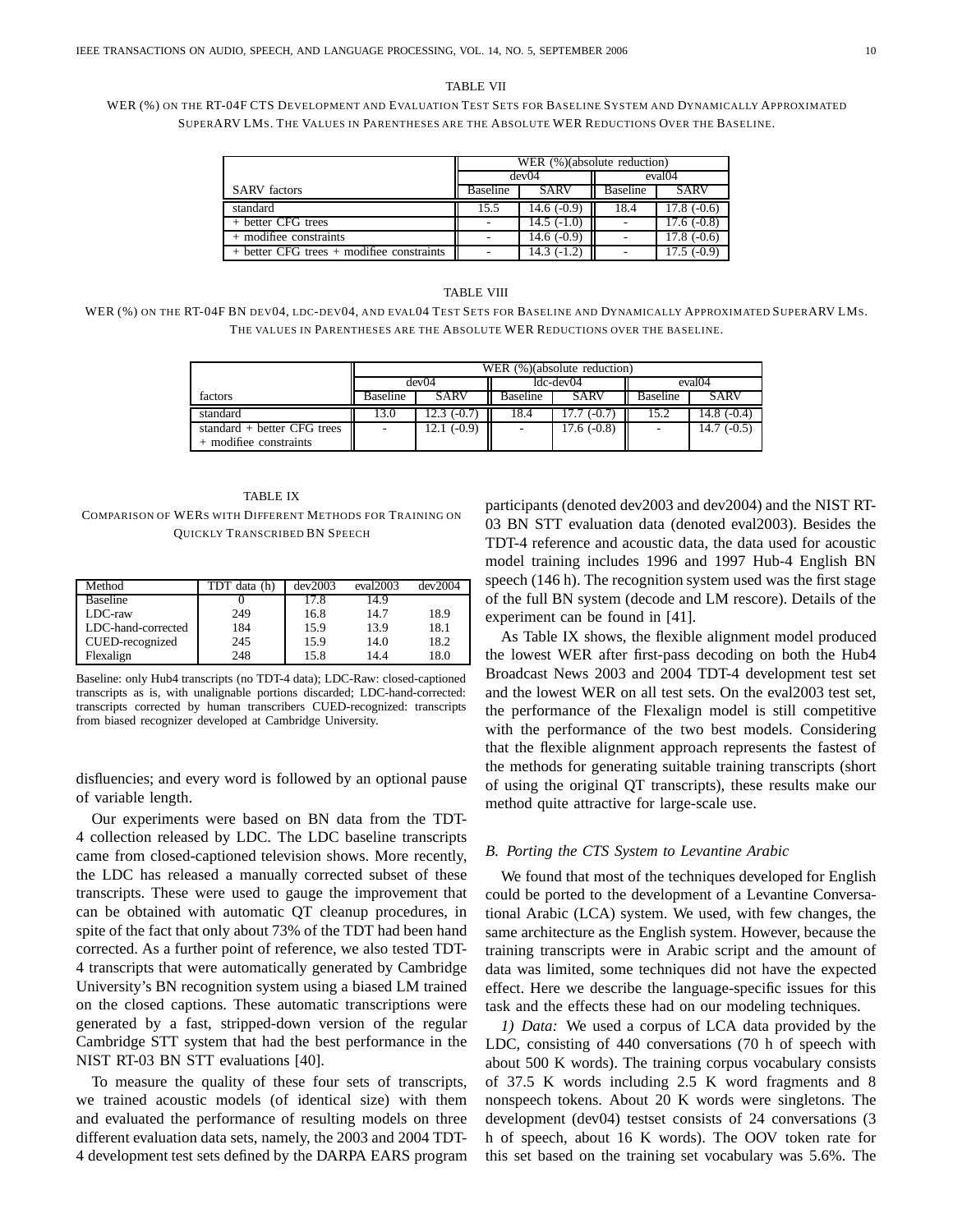test set used for the RT-04 evaluations (eval04) consists of 12 conversations (1.5 h of speech, 8 K words).

The data was transcribed in Arabic script orthography, which is phonetically deficient in that it omits short vowels and other pronunciation information. The pronunciation lexicon was obtained by directly mapping the graphemes to phones and applying certain pronunciation rules such as assimilation of the "sun" letters and insertion of the appropriate short vowel in the presence of hamzas. All the rest of the short vowels were missing from the resulting pronunciations. We also experimented with techniques to automatically insert the missing vowels in the transcription and train vowelized acoustic models, as described below.

*2) Acoustic Modeling:* Due to the lack of short vowels in the grapheme-based lexicon, each acoustic model implicitly models a long vowel or a consonant with optional adjacent short vowels. NonCW and CW MFCC and PLP models (using HLDA, but without MLP features) were trained with decisiontree-based state clustering [42], resulting in 650 state clusters with 128 Gaussians for each cluster.

*3) Discriminative Training:* We found that the effect of the discriminative training procedure MPFE (described in Section IV-B) was smaller than in English. MPFE training for this task produced only a 2% relative improvement in the first iteration, while subsequent iterations increased WER. It is likely that grapheme models cannot substantially benefit from the discriminative training procedure since each grapheme represents a class of heterogeneous acoustic models rather than one single model. Also, the high WER and the numerous inconsistencies in the transcriptions can limit the effect of the MPFE procedure, especially since it relies on accurate phone alignments for discrimination.

*4) Crossword Grapheme-Based Models:* We found that the performance of CW models was worse than that of nonCW models, unless the word-boundary information was used during state clustering [43]. In English, word-boundary information improves the CW models, but in conversational Arabic it turns out to be critical. This could be attributed to the fact that the nature of the hidden short vowels is different at word boundaries compared to the within-word location.

*5) Modeling of Short Vowels:* Since previous work on Egyptian Colloquial Arabic (ECA) [44] has shown a significant benefit from using vowelized models versus graphemebased ones, we attempted to do the same for the LCA system. Unlike in our previous work, no vowelized data or lexicon was available for this task.

In our first effort to use vowels in the LCA system we generated word pronunciation networks that included one optional generic vowel phone in all possible positions in the pronunciation. The possible positions were determined using the Buckwalter analyzer from LDC. For the words where it failed (24 K out of 37 K vocabulary), we included pronunciations that allowed an optional vowel between every consonant pair.

In our second approach we manually added the vowels on a small subset of the training data (about 40 K words), which was selected to have high vocabulary coverage. We trained a 4-gram character-based language model on this data, which was used as a hidden tag model to predict the missing vowels in all training data transcripts. That produced a vowelized text with about 7% character error rate.

When compared with the baseline grapheme models, the vowelized models did not show any significant improvement, possibly because of the inaccuracy in the vowelization procedure. Nevertheless, these systems contribute to significant improvements when combined with grapheme-based models as we will show in Section VI-B.7.

*6) Language Modeling:* We used two different types of language models in our system: standard word-based LMs and factored language models (FLMs) [45]. FLMs are based on a representation of words as feature vectors and a generalized parallel backoff scheme that utilizes the word features for more robust probability estimation. The word features can be the stem, root, affixes, or a tag that represents the morphological properties of the word. The structure of the model, that is, the set of features to be used and the combination of partial probability estimates from features, is optimized using a genetic algorithm [46]. By leveraging morphological structure, FLMs improve generalization over standard word-based LMs, which is especially important given the scarcity of in-domain training data, and the general lack of written LM training material in dialectal Arabic.

In our previous work on ECA, where the morphological features of each word were hand-annotated, factored language models yielded an improvement of as much as 2% absolute, for a baseline with approximately 40% word error rate [47]. For our present LCA system, word morphological information was not available and had to be inferred by other means. Since automatic morphological analyzers do not currently exist for dialectal Arabic, we used a simple script and knowledge of Levantine Arabic morphology to identify affixes and subsets of the parts of speech from the surface script forms. We also applied a morphological analyzer developed for Modern Standard Arabic [48] to obtain the roots of the script forms. Those forms that could not be analyzed retained the original script form as factors. It was found that this type of decomposition, although error-prone, yielded better results than using datadriven word classes. On the development set the perplexity was reduced from 223 to 212.

*7) Evaluation System:* The processing stages of the full system submitted for the RT-04 evaluation follow the setup of the English 20xRT CTS system describe in Section II, except that we used the PLP models for the lattice generation stages, and no SuperARV LM was used. Instead, an FLM was used for lattice rescoring (at the second lattice generation stage only). The <sup>N</sup>-best lists generated from these lattices used adapted PLP and MFCC graphemic models.

In Table X we show the contribution of vowelized models in this system. First we replaced the nonCW graphemic MFCC model with one that used the generic vowel approach, getting 0.6% to 0.4% WER improvements. Then we added the MFCC phonemic models that used the automatically vowelized data. We generated a third set of lattices using the vowelized LM, which were used to obtain the vowelized MFCC  $N$ -best lists with nonCW and CW models. These models improve the final performance by 0.8% to 1.0% absolute over the grapheme-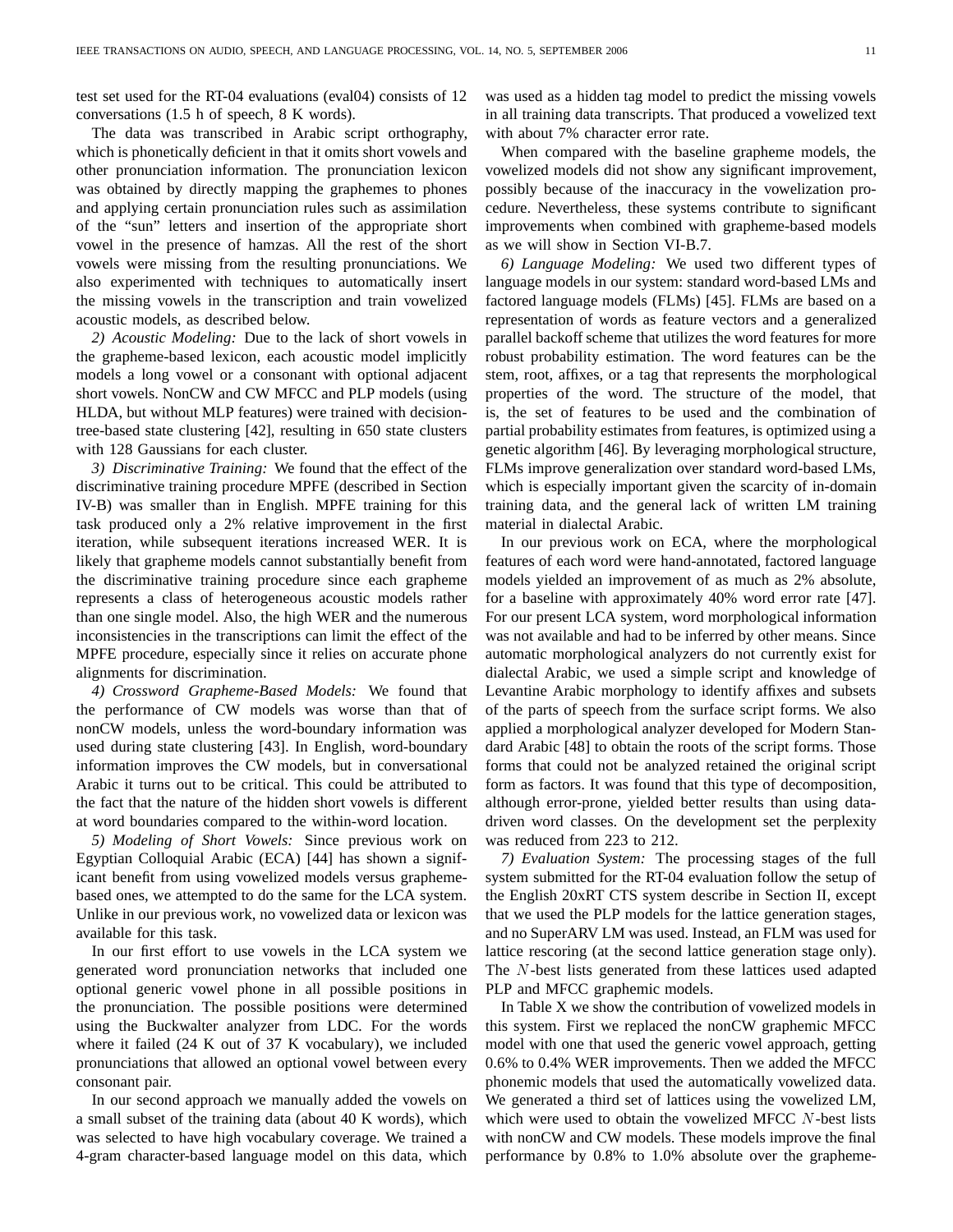#### TABLE X

EFFECT OF THE VOWELIZED MODELS ON THE LEVANTINE ARABIC CTS SYSTEM WER

|                             | dev04         | eval <sub>04</sub> |
|-----------------------------|---------------|--------------------|
| grapheme                    | 43.1          | 47.3               |
| + generic-vowel non-cw MFCC | 42.5 $(-0.6)$ | 46.9 $(-0.4)$      |
| + auto-vowel MFCC models    | $42.1(-1.0)$  | $46.5(-0.8)$       |

TABLE XI EFFECT OF THE FACTORED LM ON THE LEVANTINE ARABIC CTS SYSTEM WER

|                          | dev04         | eval04       |
|--------------------------|---------------|--------------|
| No FLM                   |               | 47.0         |
| $N$ -best rescoring FLM1 | 42.5          | 46.9         |
| lattice rescoring FLM2   | 42.1 $(-0.6)$ | $46.7(-0.3)$ |

### based system.

Table XI shows the contribution of the FLM to the final system's performance. To keep the runtime within 20xRT we used only the generic vowel MFCC model for these experiments. We see that including a bigram FLM only for final N-best rescoring improves the result by  $0.2\%$  and  $0.1\%$ on the two testsets. Using a trigram FLM for all lattice rescoring steps, we obtained improvements of 0.6% and 0.3% absolute, respectively.

# *C. Porting the CTS System to Mandarin*

Porting to Mandarin required again very minor changes to the CTS system [49]. The core engine (the acoustic and language training paradigms and the decoding structure) remained the same. The main differences were in the addition of tone modeling with a tonal phone set, pitch extraction as part of the feature representation, word tokenization, and in the details of the web data collection.

*1) Data:* Three speech corpora were used for training acoustic models, all from LDC: Mandarin CallHome (CH), Mandarin CallFriend (CF), and the 58 h collected by Hong Kong University of Science and Technology (HKUST) in 2004. CH and CF together comprise 46 h (479 K words), including silence.

The transcriptions associated with these three corpora were all used to train word-based  $N$ -gram LMs. Because of the small size of the corpora, we also harvested web data as supplemental LM training data.

*2) Language Modeling:* As there are no spaces between written Chinese characters, there is no clear definition of words in Chinese and thus character error rate (CER) is usually measured when evaluating systems. Using single-character words in the vocabulary is not a good idea because of the short acoustic context and the high perplexity. Therefore, most Chinese STT systems define words as their vocabulary. We used the word tokenizer from New Mexico State University [50] to segment our text data into word units, resulting in 22.5 K unique words in CH+CF+HKUST training data. The HKUST corpus consisted of 251 phone calls. We randomly selected 25 phone calls as a heldout set to tune parameters

TABLE XII WORD PERPLEXITY AND CER ON RT-04 CTS DATA (AUTOMATICALLY TOKENIZED)

|                 | subHKUST | $CH+CF$ | Web <sub>c</sub> | $Web_{t}$ | PPL.  | <b>CER</b> |
|-----------------|----------|---------|------------------|-----------|-------|------------|
| $LM_0$          | 0.87     | 0.13    | ۰                |           | 269.3 | 38.8%      |
| $LM_1$          | 0.65     | 0.05    | 0.30             |           | 202.2 | 36.4%      |
| LM <sub>2</sub> | 0.64     | 0.04    | 0.16             | 0.16      | 192.6 | 36.1%      |
| LM <sub>3</sub> | 0.66     | 0.05    |                  | 0.29      | 193.5 | 36.1%      |

in <sup>N</sup>-gram modeling. The rest of 226 phone calls (398 K words) were named subHKUST. CH+CF were used to train one trigram LM, subHKUST another. They were interpolated to create the baseline LM,  $LM_0$ , with interpolation weights to maximize the probability of generating the heldout set. No higher-order <sup>N</sup>-gram LMs were trained.

In addition, we harvested two separate corpora from the World Wide Web to augment LM training. Key differences relative to our English web text collection method are in the text cleaning and normalization, and in the method for topicdependent text collection [51]. The first batch was to fetch data in the style of general conversations by submitting the 8800 most frequent 4-grams from HKUST data to the Google search engine. The fetched data were then cleaned by removing pages with corrupted codes, removing HTML markers, converting Arabic digits into spoken words, and so on. Finally, pages with high perplexity computed by the baseline LM were filtered such that 60% (100 M) of the total number of words of the entire retrieved documents were retained.  $LM_1$  was created by three-way interpolation of CH+CF, subHKUST, and conversational web data  $(Web<sub>c</sub>)$ , again maximizing the probability of the heldout set.

The second batch of web data collection focused on the 40 topics given in the HKUST collection. We defined 3-word key phrases for each particular topic, t, as word sequence  $w_1w_2w_3$ if

$$
\frac{C(w_1w_2w_3|t)/\alpha_t}{\sum_{j=1}^{40}C(w_1w_2w_3|j)/\alpha_j} > 0.3
$$

and if there are enough training data in subHKUST in topic <sup>t</sup>. For rare topics, we manually designed key phrases based on the brief descriptions that were provided to the subjects as part of the data collection protocol. After the key phrases were defined for all 40 topics, we then queried Google for 40 collections of web pages. These 40 collections (a total of 244 M words),  $Web_t$ , were cleaned and filtered in the same way as  $Web_c$  and were combined to train a word-based N-gram, to be used in the 4-way interpolation.

The LM interpolation weights for these training corpora are indicated in Table XII. As one can see easily, subHKUST matched the heldout set strongly as they were from the same data collection effort. Additionally, the significant weights given to web data and the perplexity reduction show that our web query algorithm was effective, and that the web collection better matches the target task than other conversational speech that is not topically matched. Due to the lack of a Mandarin treebank and other resources, we did not build a Chinese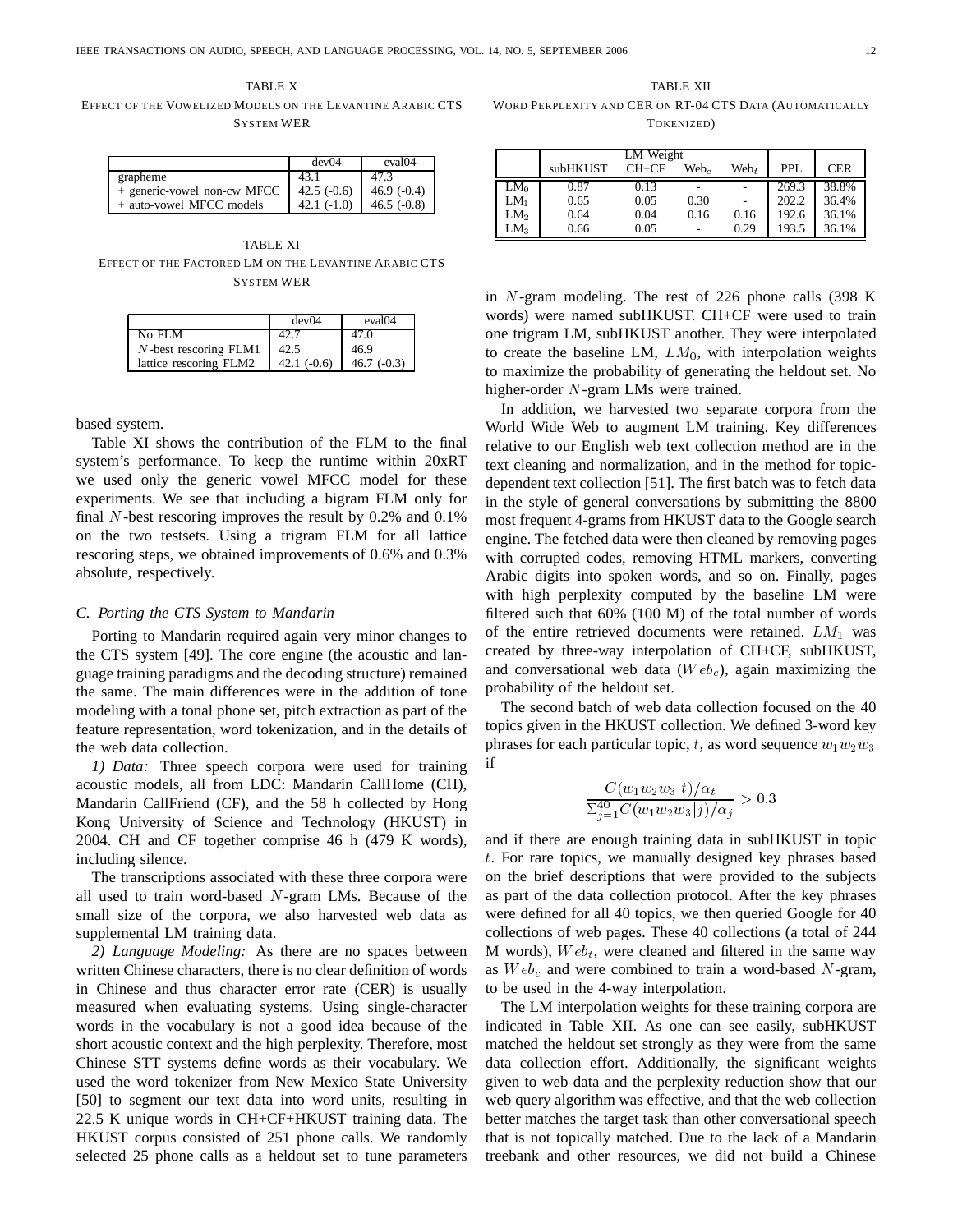TABLE XIII MANDARIN CERS ON THE MANUALLY SEGMENTED DEV04 CTS TEST SET

| Acoustic Model              | -SI   | <b>SA</b> |
|-----------------------------|-------|-----------|
| (1) PLP nonCW MLE, no pitch | 41.5% | 36.4%     |
| (2) PLP nonCW MLE           | 40.4% | 35.5%     |
| (3) PLP CW MLE              | 39.5% | 34.5%     |
| (4) PLP CW SAT MLE          | 36.8% | 34.0%     |
| (5) PLP CW SAT MPFE         | 35.3% | 32.9%     |
| (6) MFCC CW SAT MPFE        | 36.2% | 33.4%     |
| (7) MFCC nonCW MPFE         | 40.0% | 33.6%     |
| Rover $(5)+(6)(7)$          |       | 31.7%     |

SuperARV language model.

Recognition experiments were conducted on the 2-hour Dev04 set, collected again by HKUST. For fast turnaround, these experiments were conducted using simpler acoustic models and the 3xRT decoding architecture shown in Fig. 1. From Table XII, we chose the 4-way interpolated model,  $LM_2$ as our final model for evaluation.

*3) Acoustic Modeling:* We obtained our initial pronunciation lexicon from BBN and reduced the phone set to 62, plus additional phones for silence, noise, and laughter. The phone set is similar to IBM's main vowel idea [52]. Tones are associated only with vowels and the /ng/ phone.

Similar to the English system, the front end features include both fixed frame rate MFCC and PLP static, delta, and double delta, with cepstra mean and variance removal, and VTLN. We did not find HLDA helpful in our early systems and therefore decided not to incorporate it into the final Mandarin CTS system. In addition, we used the Entropic *get f0* program to compute pitch features, reduced pitch halving and doubling with lognormal tied mixture modeling [53], and then smoothed pitch values for unvoiced sections in a way similar to [52]. Along with pitch delta and double delta, our Mandarin feature vector was 42 dimensional. Neither voicing features nor any MLP related features were incorporated because of time constraints. Both nonCW and CW triphones with decision-tree clustered states were trained with MLE and MMIE+MPFE training. Questions for the decision tree clustering included those related to tone. Different state locations of the same phone and different tones of the same toneless phone were allowed to be clustered. CW models were further SAT transformed in the feature domain using 1-class constrained MLLR. The model size was 3500 clustered states with 32 Gaussians per cluster.

*4) Results:* To understand the incremental improvement with various technologies, we ran 1-pass decoding on top of the thick lattices in Fig. 1, which contained  $LM_2$  trigram scores. We tested both speaker-independent (SI) models and MLLR unsupervised speaker-adapted (SA) performance. The results are shown in Table XIII.

The final evaluation made use of the full 20xRT decoding architecture, using MMIE+MPFE trained nonCW and CW triphone models with decision tree based state clustering, and trigram  $LM_2$ . The final CER was 29.7% on the RT-04 evaluation set.

# VII. CONCLUSIONS

We surveyed a number of recent innovations in feature extraction, acoustic modeling, and language modeling, as used in the speech-to-text component of the SRI-ICSI-UW Rich Transcription system. Substantial improvements were obtained through trainable, discriminative phone-posterior features estimated by multilayer perceptrons, and modeling of syntactic word relationships in the SuperARV almost-parsing language model framework. Smaller gains were achieved by adding a novel combination of voicing features to the front end, by improving MPE-based discriminative training, and by predicting the speaker-dependent optimal number of regression classes in adaptation. Other techniques, while yet to be incorporated into our full system, show promise, such as the macro-averaging of frame-level statistics for more robust normalization, and the combination of multiple front ends at different frame rates.

We also developed an efficient flexible alignment technique for correcting and filtering imperfect, close-captionstyle speech transcripts, for acoustic training purposes. Finally, we gained experience in porting STT technologies first developed for English to other languages, specifically, Arabic and Mandarin. We found that most techniques carry over, although language-specific issues have to be dealt with. In Arabic, the lack of detailed phonetic information encoded in the script form of the language has to be overcome, and the morphological complexity can be accounted for with factored language modeling. Mandarin Chinese, on the other hand, requires automatic word segmentation, and modifications to both feature extraction and dictionary to enable effective recognition of lexical tone.

#### VIII. ACKNOWLEDGMENT

The authors would like to thank their colleagues at IDIAP for their prior work on discriminant longer-term features, principally, H. Hermansky and H. Bourlard. The authors would also like to thank P. Woodland and Cambridge collaborators for making their training transcripts available for the authors' work, and to BBN for sharing its BN training transcripts and Mandarin dictionary.

#### **REFERENCES**

- [1] Y. Liu, E. Shriberg, A. Stolcke, D. Hillard, M. Ostendorf, and M. Harper, "Enriching speech recognition with automatic detection of sentence boundaries and disfluencies", *IEEE Transactions on Audio, Speech, and Language Processing*, vol. 14, Sep. 2006, Special Issue on Progress in Rich Transcription.
- [2] H. Hermansky, "Perceptual linear predictive (PLP) analysis of speech", *J. Acoust. Soc. Am.*, vol. 87, pp. 1738–1752, Apr. 1990.
- [3] C. Leggetter and P. Woodland, "Maximum likelihood linear regression for speaker adaptation of HMMs", *Computer Speech and Language*, vol. 9, pp. 171–186, 1995.
- [4] D. Vergyri, A. Stolcke, V. R. R. Gadde, L. Ferrer, and E. Shriberg, "Prosodic knowledge sources for automatic speech recognition", *in Proceedings of the IEEE Conference on Acoustics, Speech, and Signal Processing*, vol. 1, pp. 208–211, Hong Kong, Apr. 2003.
- [5] S. Wegmann, D. McAllaster, J. Orloff, and B. Peskin, "Speaker normalization on conversational telephone speech", *in Proceedings of the IEEE Conference on Acoustics, Speech, and Signal Processing*, vol. 1, pp. 339–341, Atlanta, May 1996.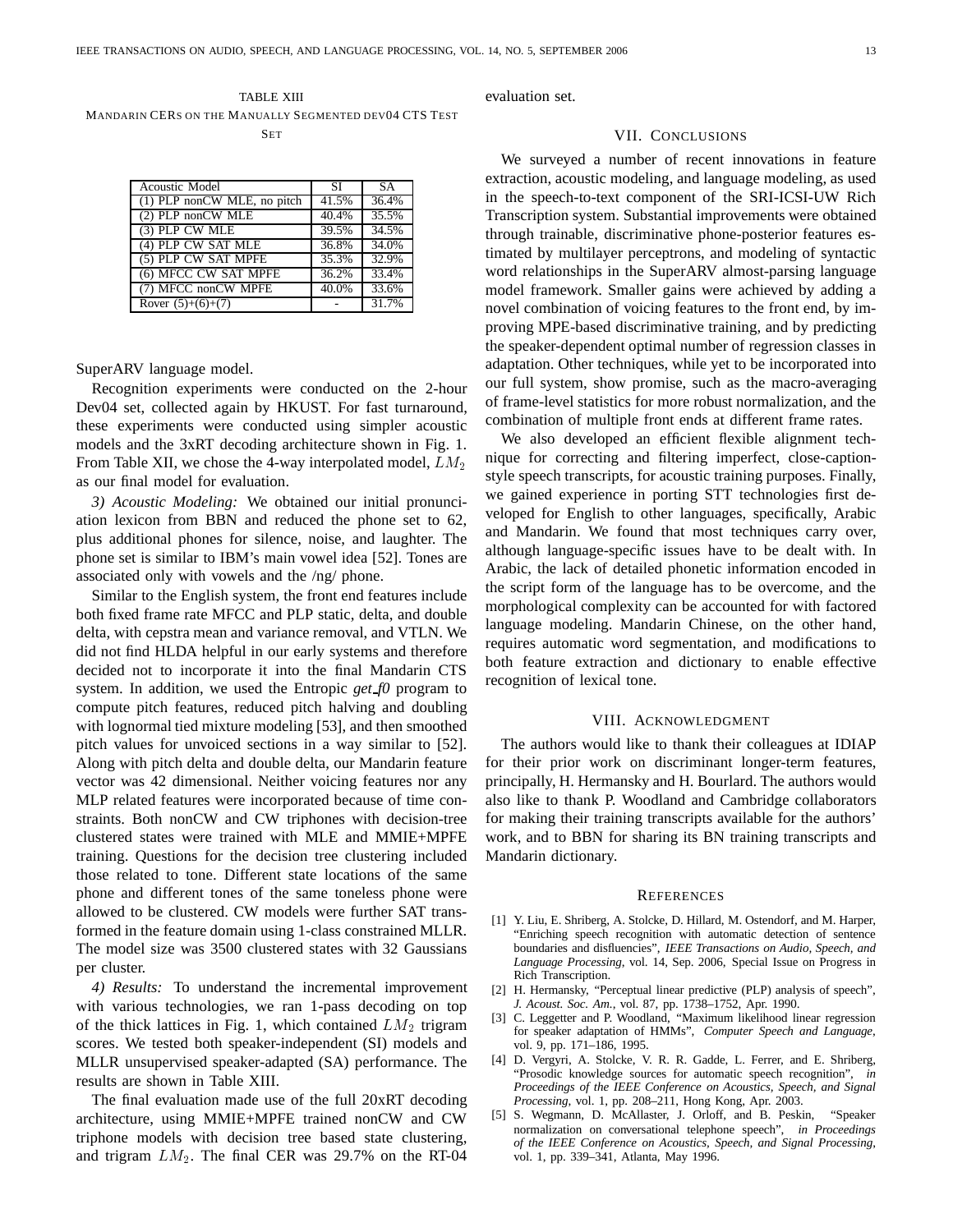- [6] N. Kumar, *Investigation of Silicon-Auditory Models and Generalization of Linear Discriminant Analysis for Improved Speech Recognition*, PhD thesis, Johns Hopkins University, Baltimore, 1997.
- [7] M. J. Gales, "Maximum likelihood multiple subspace projections for hidden Markov models", *IEEE Transactions on Speech and Audio Processing*, vol. 10, pp. 37–47, 2002.
- [8] H. Jin, S. Matsoukas, R. Schwartz, and F. Kubala, "Fast robust inverse transform SAT and multi-stage adaptation", *in Proceedings DARPA Broadcast News Transcription and Understanding Workshop*, pp. 105– 109, Lansdowne, VA, Feb. 1998. Morgan Kaufmann.
- [9] D. Povey and P. C. Woodland, "Minimum phone error and I-smoothing for improved discriminative training", *in Proceedings of the IEEE Conference on Acoustics, Speech, and Signal Processing*, vol. 1, pp. 105–108, Orlando, FL, May 2002.
- [10] I. Bulyko, M. Ostendorf, and A. Stolcke, "Getting more mileage from web text sources for conversational speech language modeling using class-dependent mixtures", in M. Hearst and M. Ostendorf, editors, *Proceedings of HLT-NAACL 2003, Conference of the North American Chapter of the Association of Computational Linguistics*, vol. 2, pp. 7–9, Edmonton, Alberta, Canada, Mar. 2003. Association for Computational Linguistics.
- [11] M. Graciarena, H. Franco, J. Zheng, D. Vergyri, and A. Stolcke, "Voicing feature integration in SRI's Decipher LVCSR system", *in Proceedings of the IEEE Conference on Acoustics, Speech, and Signal Processing*, vol. 1, pp. 921–924, Montreal, May 2004.
- [12] B. Atal, "Effectiveness of linear prediction characteristics of the speech wave for automatic speaker identification and verification", *Journal of the Acoustical Society of America*, vol. 55, pp. 1304–1312, 1974.
- [13] H. Hermansky and N. Morgan, "RASTA processing of speech", *IEEE Transactions on Speech and Audio Processing*, vol. 2, pp. 578–589, Oct. 1994.
- [14] H. Hermansky and S. Sharma, "Temporal patterns (TRAPs) in ASR of noisy speech", *in Proceedings of the IEEE Conference on Acoustics, Speech, and Signal Processing*, vol. 2, pp. 289–292, Phoenix, AZ, Mar. 1999.
- [15] H. Bourlard and C. Wellekens, "Multilayer perceptrons and automatic speech recognition", *in Proc. of the First Intl. Conf. on Neural Networks*, vol. IV, pp. 407–416, San Diego, CA, 1987.
- [16] H. Misra, H. Bourlard, and V. Tyagi, "New entropy based combination rules in HMM/ANN multi-stream ASR", *in Proceedings of the IEEE Conference on Acoustics, Speech, and Signal Processing*, vol. 2, pp. 741–744, Hong Kong, Apr. 2003.
- [17] B. Y. Chen, *Learning Discriminant Narrow-Band Temporal Patterns for Automatic Recognition of Conversational Telephone Speech*, PhD thesis, University of California at Berkeley, 2005.
- [18] Q. Zhu, A. Stolcke, B. Y. Chen, and N. Morgan, "Using MLP features in SRI's conversational speech recognition system", *in Proceedings of the 9th European Conference on Speech Communication and Technology*, pp. 2141–2144, Lisbon, Sep. 2005.
- [19] S. Furui, "Cepstral analysis technique for automatic speaker verification", *IEEE Transactions on Acoustics, Speech and Signal Processing*, vol. 29, pp. 254–272, 1981.
- [20] J. L. Gauvain, G. Adda, L. Lamel, and M. Adda-Decker, "Transcribing broadcast news: The LIMSI Nov96 Hub4 system", *in Proceedings DARPA Speech Recognition Workshop*, pp. 56–63, Chantilly, VA, Feb. 1997. Morgan Kaufmann.
- [21] V. R. R. Gadde, A. Stolcke, D. Vergyri, J. Zheng, K. Sonmez, and A. Venkataraman, "Building an ASR system for noisy environments: SRI's 2001 SPINE evaluation system", in J. H. L. Hansen and B. Pellom, editors, *Proceedings of the International Conference on Spoken Language Processing*, vol. 3, pp. 1577–1580, Denver, Sep. 2002.
- [22] V. R. Gadde, K. Sonmez, and H. Franco, "Multirate ASR models for phone-class dependent n-best list rescoring", *in Proceedings IEEE Workshop on Speech Recognition and Understanding*, San Juan, Puerto Rico, Nov. 2005, To appear.
- [23] L. R. Bahl, P. F. Brown, P. V. de Souza, and R. L. Mercer, "Maximum mutual information estimation of hidden Markov model parameters for speech recognition", *in Proceedings IEEE International Conference on Acoustics, Speech, and Signal Processing*, vol. 1, pp. 49–52, Tokyo, Apr. 1986.
- [24] P. C. Woodland and D. Povey, "Large scale discriminative training of hidden Markov models of speech recognition", *Computer Speech and Language*, vol. 16, pp. 25–47, 2002.
- [25] J. Huang, B. Kingsbury, L. Mangu, G. Saon, R. Sarikaya, and G. Zweig, "Improvements to the IBM Hub-5E system", *in NIST Rich Transcription Workshop*, Vienna, VA, May 2002.
- [26] M. Mohri, "Finite-state transducers in language and speech processing", *Computational Linguistics*, vol. 23, pp. 269–311, 1997.
- [27] A. Ljolje, F. Pereira, and M. Riley, "Efficient general lattice generation and rescoring", *in Proceedings of the 6th European Conference on Speech Communication and Technology*, vol. 3, pp. 1251–1254, Budapest, Sep. 1999.
- [28] L. Mangu, E. Brill, and A. Stolcke, "Finding consensus in speech recognition: Word error minimization and other applications of confusion networks", *Computer Speech and Language*, vol. 14, pp. 373–400, Oct. 2000.
- [29] G. Evermann and P. Woodland, "Posterior probability decoding, confidence estimation, and system combination", *in Proceedings NIST Speech Transcription Workshop*, College Park, MD, May 2000.
- [30] A. Mandal, M. Ostendorf, and A. Stolcke, "Leveraging speakerdependent variation of adaptation", *in Proceedings of the 9th European Conference on Speech Communication and Technology*, pp. 1793–1796, Lisbon, Sep. 2005.
- [31] C. J. Leggetter and P. C. Woodland, "Flexible speaker adaptation using maximum likelihood linear regression", *in Proc. ARPA Spoken Language Technology Workshop*, pp. 104–109, 1995.
- [32] M. J. Gales, "The generation and use of regression class trees for MLLR adaptation", Technical Report CUED/F-INFENG/TR263, Cambridge University, 1996.
- [33] W. Wang and M. Harper, "The SuperARV language model: Investigating the effectiveness of tightly integrating multiple knowledge sources", *in Proceedings of Conference of Empirical Methods in Natural Language Processing*, pp. 238–247, 2002.
- [34] H. Maruyama, "Structural disambiguation with constraints propagation", *in Proceedings of the 28th Annual Meeting of the Association for Computational Linguistics*, pp. 31–38, Pittsburgh, PA, June 1990. Association for Computational Linguistics.
- [35] W. Wang, *Statistical Parsing and Language Modeling Based On Constraint Dependency Grammar*, PhD thesis, Purdue Univ., West Lafayette, IN, 2003.
- [36] W. Wang, M. P. Harper, and A. Stolcke, "The robustness of an almostparsing language model given errorful training data", *in Proceedings of the IEEE Conference on Acoustics, Speech, and Signal Processing*, vol. 1, pp. 240–243, Hong Kong, Apr. 2003.
- [37] W. Wang, A. Stolcke, and M. P. Harper, "The use of a linguistically motivated language model in conversational speech recognition", *in Proceedings of the IEEE Conference on Acoustics, Speech, and Signal Processing*, vol. 1, pp. 261–264, Montreal, May 2004.
- [38] S. F. Chen and J. Goodman, "An empirical study of smoothing techniques for language modeling", Technical Report TR-10-98, Computer Science Group, Harvard University, Aug. 1998.
- [39] A. Venkataraman and W. Wang, "Techniques for effective vocabulary selection", *in Proceedings of the 8th European Conference on Speech Communication and Technology*, pp. 245–248, Geneva, Sep. 2003.
- [40] M. J. F. Gales, D. Y. Kim, P. C. Woodland, H. Y. Chan, D. Mrva, R. Sinha, and S. E. Tranter, "Progress in the CU-HTK Broadcast News transcription system", *IEEE Transactions on Audio, Speech, and Language Processing*, vol. 14, Sep. 2006, Special Issue on Progress in Rich Transcription.
- [41] A. Venkataraman, A. Stolcke, W. Wang, D. Vergyri, V. R. R. Gadde, and J. Zheng, "An efficient repair procedure for quick transcriptions", in S. H. Kim and D. H. Youn, editors, *Proceedings of the International Conference on Spoken Language Processing*, pp. 1961–1964, Jeju, Korea, Oct. 2004.
- [42] S. Young, J. Odell, and P. Woodland, "Tree-based state tying for high accuracy acoustic modelling", *in Proceedings ARPA Workshop on Human Language*, pp. 307–312, 1994.
- [43] P. Woodland, C. Leggetter, J. Odell, V. Valtchev, and S. Young, "The 1994 HTK large vocabulary speech recognition system", *in Proc. of ICASSP*, Detroit, 1995.
- [44] K. Kirchhoff et al., "Novel approaches to Arabic speech recognition final report from the JHU summer workshop 2002", Technical report, John-Hopkins University, 2002.
- [45] J. Bilmes and K. Kirchhoff, "Factored language models and generalized parallel backoff", *in Proceedings of HLT/NACCL*, pp. 4–6, 2003.
- [46] K. Duh and K. Kirchhoff, "Automatic learning of language model structure", *in Proceedings of the 20th International Conference on Computational Linguistics (COLING)*, pp. 148–154, 2004.
- [47] D. Vergyri, K. Kirchhoff, K. Duh, and A. Stolcke, "Morphology-based language modeling for Arabic speech recognition", in S. H. Kim and D. H. Youn, editors, *Proceedings of the International Conference on Spoken Language Processing*, pp. 2245–2248, Jeju, Korea, Oct. 2004.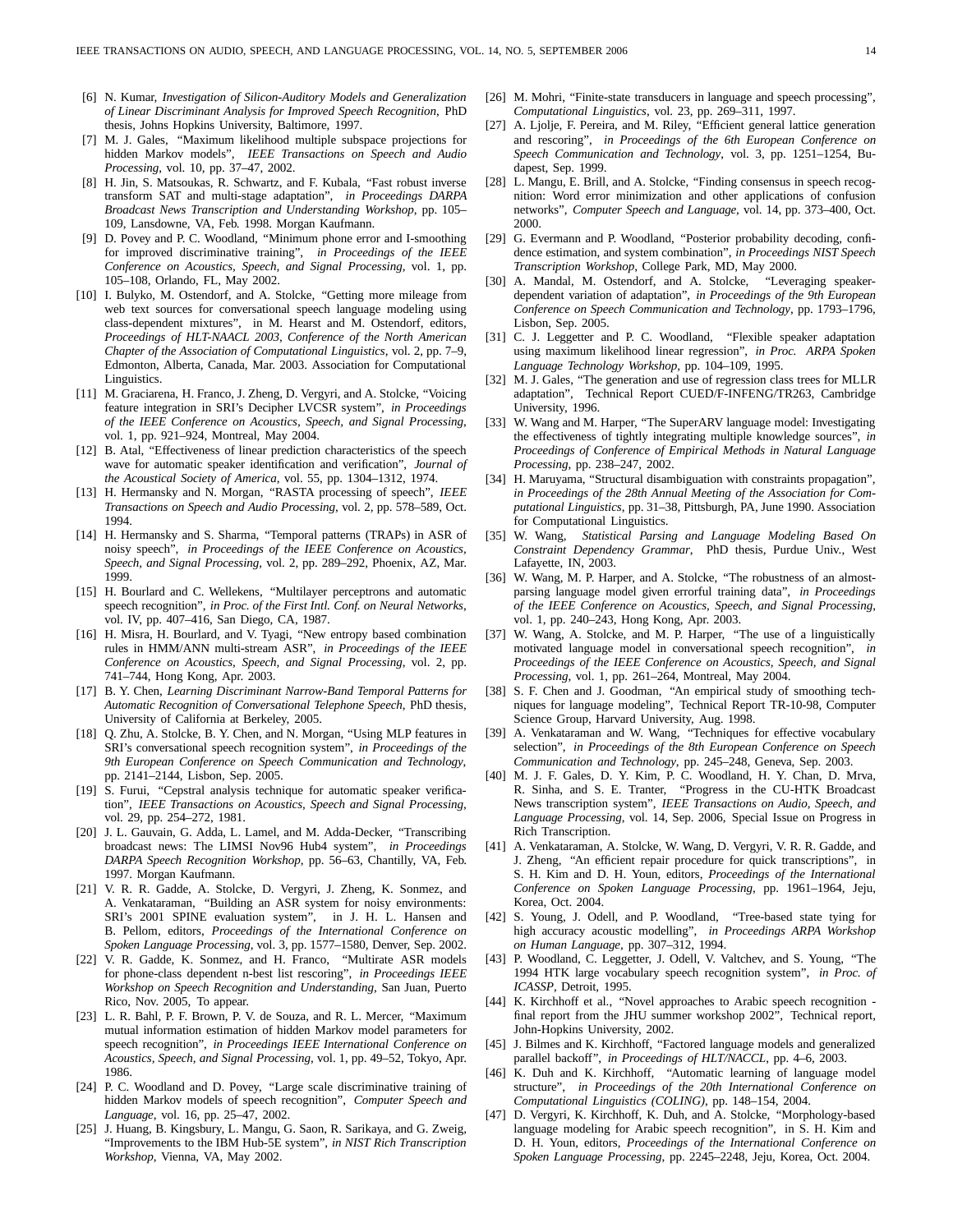- [48] K. Darwish, "Building a shallow Arabic morphological analyser in one day", *in Proceedings of the ACL Workshop on Computational Approaches to Semitic Languages*, pp. 47–54, Philadelphia, PA, 2002.
- [49] M. Hwang, X. Lei, T. Ng, M. Ostendorf, A. Stolcke, W. Wang, J. Zheng, and V. Gadde, "Porting Decipher from English to Mandarin", Technical Report UWEETR-2006-0013, University of Washington Electrical Engineering Department, Seattle, WA, Presented at the NIST RT-04 Fall Workshop, 2004.
- [50] W. Jin, "Chinese segmentation and its diambiguation", Technical Report MCCS-92-227, New Mexico State University, 1992.
- [51] T. Ng, M. Ostendorf, M.-Y. Hwang, M. Siu, I. Bulyko, and X. Lei, "Webdata augmented language models for Mandarin conversational speech recognition", *in Proceedings of the IEEE Conference on Acoustics, Speech, and Signal Processing*, vol. 1, pp. 589–593, Philadelphia, Mar. 2005.
- [52] C. J. Chen, R. A. Gopinath, M. D. Monkowski, M. A. Picheny, and K. Shen, "New methods in continuous Mandarin speech recognition", in G. Kokkinakis, N. Fakotakis, and E. Dermatas, editors, *Proceedings of the 5th European Conference on Speech Communication and Technology*, vol. 3, pp. 1543–1546, Rhodes, Greece, Sep. 1997.
- [53] M. K. Sönmez, L. Heck, M. Weintraub, and E. Shriberg, "A lognormal tied mixture model of pitch for prosody-based speaker recognition", in G. Kokkinakis, N. Fakotakis, and E. Dermatas, editors, *Proceedings of the 5th European Conference on Speech Communication and Technology*, pp. 1391–1394, Rhodes, Greece, Sep. 1997.



**Venkata Ramana Rao Gadde** received the B.Tech. in electronics and electrical communications from IIT Kharagpur, Kharagpur, India, in 1982 and the M.Tech. and Ph.D. degrees in computer science from IIT Madras, Chennai, India, in 1986 and 1994, respectively.

He is a Senior Research Engineer at the Speech Technology and Research laboratory of SRI International, Menlo Park, CA. From 1988 to 1997, he was a member of the faculty at IIT Madras. His research interests include speech technology, image

processing, statistical modeling and robust systems.



**Martin Graciarena** (M'06) received a M.S. degree from the State University of Campinas, Campinas, Brazil, and is currently pursuing the Ph.D. degree from the University of Buenos Aires, Buenos Aires, Argentina.

He is currently a Research Engineer at SRI International, Menlo Park, CA. His research interests are in noise robust speech recognition and speaker identification, feature development for large vocabulary speech recognition and deception detection. He has published more than 20 papers.



**Andreas Stolcke** (M'95–SM'05) received a Ph.D. in computer science from the University of California, Berkeley, in 1994.

He is currently a Senior Research Engineer at SRI International and ICSI. His research interests are in applying novel modeling and learning techniques to speech recognition, speaker identification, and natural language processing. He authored and coauthored over 120 research papers, as well as a widely used toolkit for statistical language modeling.



**Mei-Yuh Hwang** received the Ph.D. in computer science from Carnegie Mellon University, Pittsburgh, PA, in 1993.

She is currently a Senior Research Scientist at the Signal Speech, and Language Interpretation (SSLI) Laboratory, Department of Electrical Engineering, University of Washington, Seattle. Her research interests lie in speech and handwriting recognition, particularly in acoustic modeling and heuristic search. She has copublished more than 50 research papers and more than a dozen of patents.



**Barry Chen** received a Ph.D. degree in electrical engineering and computer science from the University of California, Berkeley, in 2005.

He is currently a research engineer at the Lawrence Livermore National Laboratory. His interests include neural networks, graphical models, and general systems for pattern recognition.



**Katrin Kirchhoff** (M'99) received a Ph.D. degree in computer science from the University of Bielefeld, Bielefeld, Germany, in 1999.

She is currently a Research Assistant Professor at the Signal Speech, and Language Interpretation (SSLI) Laboratory, Department of Electrical Engineering, University of Washington, Seattle. Her research interests are in speech and natural language processing, with an emphasis on multilingual applications. She has published over 50 research papers and is coeditor of a recent book on *Multilingual*

*Speech Processing* (Academic, 1996).



**Horacio Franco** (M'92) received an Engineer Degree in electronics in 1978, and a Doctor in Engineering degree in 1996, both from the University of Buenos Aires, Buenos Aires, Argentina.

He is currently Chief Scientist at the Speech Technology and Research Laboratory, SRI International, Menlo Park, CA. Since joining SRI in 1990, he has made contributions in the areas of acoustic modeling, recognizer architectures, speech technology for language learning, noise robustness, and speech-tospeech translation systems. He has coauthored over





**Arindam Mandal** received the B.E. degree from Birla Institute of Technology, Ranchi, India in 1997 and the M.S. degree from Boston University, Boston, MA, in 2000, both in electrical engineering. He is currently pursuing the Ph.D. degree at the Signal Speech, and Language Interpretation (SSLI) Laboratory, Department of Electrical Engineering, University of Washington, Seattle.

He was a Software Engineer at Nuance Communications until 2001. From October 2005 to June 2006, he was an International Fellow at SRI International.

His research interests are in speech recognition and machine learning.